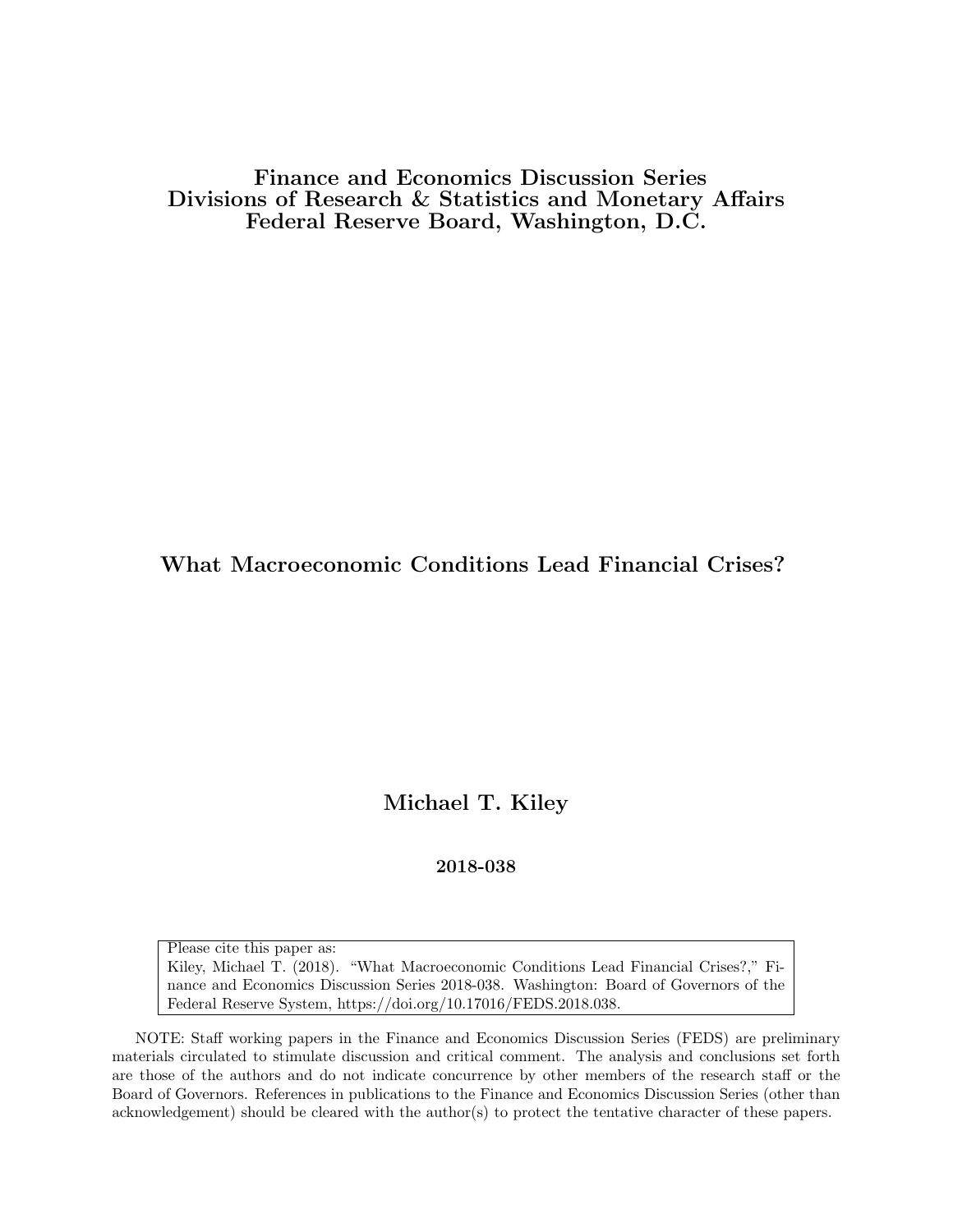## **What Macroeconomic Conditions Lead Financial Crises?**

Michael T. Kiley[\\*](#page-1-0)

Version 6

May 4, 2018

## **Abstract**

Research has suggested that a rapid pace of nonfinancial borrowing reliably precedes financial crises, placing the pace of debt growth at the center of frameworks for the deployment of macroprudential policies. I reconsider the role of asset-prices and current account deficits as leading indicators of financial crises. Run-ups in equity and house prices and a widening of the current account deficit have substantially larger (and more statistically-significant) effects than debt growth on the probability of a financial crisis in standard crisis-prediction models. The analysis highlights the value of graphs of predicted crisis probabilities in an assessment of predictors.

JEL Codes: G01, E44, F32

<span id="page-1-0"></span><sup>\*</sup> Federal Reserve Board, Washington DC. Email[: mkiley@frb.gov.](mailto:mkiley@frb.gov) The views expressed herein are those of the author, and do not reflect those of the Federal Reserve Board or its staff. The analysis has benefitted from the assistance of Young Soo Jang; workshop participants across the Federal Reserve System and at the Systemic Risk Center at the London School of Economics; and comments from Òscar Jordà, Pascal Paul, and Alan Taylor.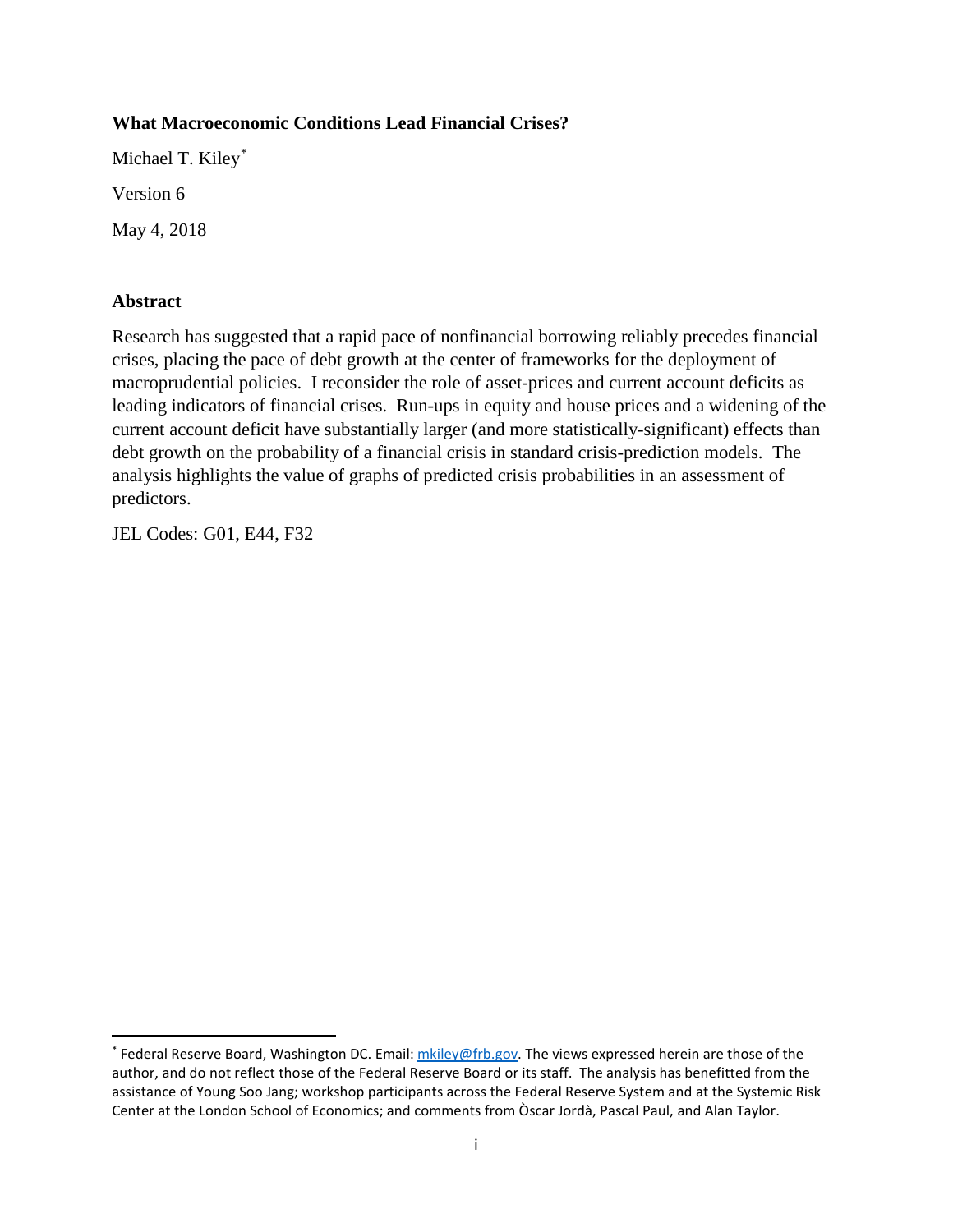#### **1. Introduction**

Research has suggested that credit growth is a powerful predictor of financial crises and hence should be a primary focus of policymakers.<sup>[1](#page-2-0)</sup> Monitoring frameworks deployed since the 2007-2008 financial crisis have emphasized credit as a key indicator to monitor for the buildup of risks.<sup>[2](#page-2-1)</sup> Policymakers have placed credit growth at the center of frameworks for deployment of macroprudential policies to limit the risk of and fallout from financial crises.<sup>[3](#page-2-2)</sup> And discussions of monetary policy as a tool to promote financial stability have emphasized the ability (or, according to some estimates, inability) of monetary policy to lean against credit growth as a key factor in any evaluation of the role of monetary policy as a tool to promote financial stability.<sup>[4](#page-2-3)</sup>

But the value of credit as a predictor of crises needs scrutiny, and the analysis herein begins with a reconsideration of the degree to which credit is a powerful predictor of financial crises. Using the approach of Schularick and Taylor (2012), I demonstrate that credit growth has a trivial effect *in economic magnitudes* on the probability of a financial crisis. This finding has direct policy relevance. For example, if debt growth does not affect the probability of a financial crisis meaningfully, policy actions to affect debt growth, such as monetary tightening, do not affect the likelihood of a financial crisis meaningfully.<sup>[5](#page-2-4)</sup>

<span id="page-2-0"></span> $1$  This is a conclusion in, for example, Schularick and Taylor (2012).

<span id="page-2-1"></span> $<sup>2</sup>$  For example, see Adrian, Covitz, and Liang (2013) and Aikman et al (2017). These frameworks also emphasize the</sup> need to consider other indicators.

<span id="page-2-2"></span><sup>&</sup>lt;sup>3</sup> For example, the Basel Committee placed a measure of credit relative to GDP at the center of its analysis of conditions that may justify deployment of the Countercyclical Capital Buffer (BCBS, 2010) and member countries of the European Union (EU) are required to report their estimate of "credit gaps" as part of the EU's implementation of the Basel III accord under CRD IV. As in the monitoring frameworks discussed in footnote 2, policy frameworks also emphasize other indicators (Detken et al, 2014).

<span id="page-2-3"></span><sup>4</sup> For example, see Svensson (2017) and Gourio, Kashyap, and Sim (2017).

<span id="page-2-4"></span><sup>5</sup> That said, other research has emphasized different roles for credit growth in shaping financial crises – in particular, the notion that rapid debt growth prior to a financial crisis deepens the crisis and slows the subsequent recovery (e.g., Jorda, Schularick, and Taylor, 2013) – and the analysis herein does not consider these channels.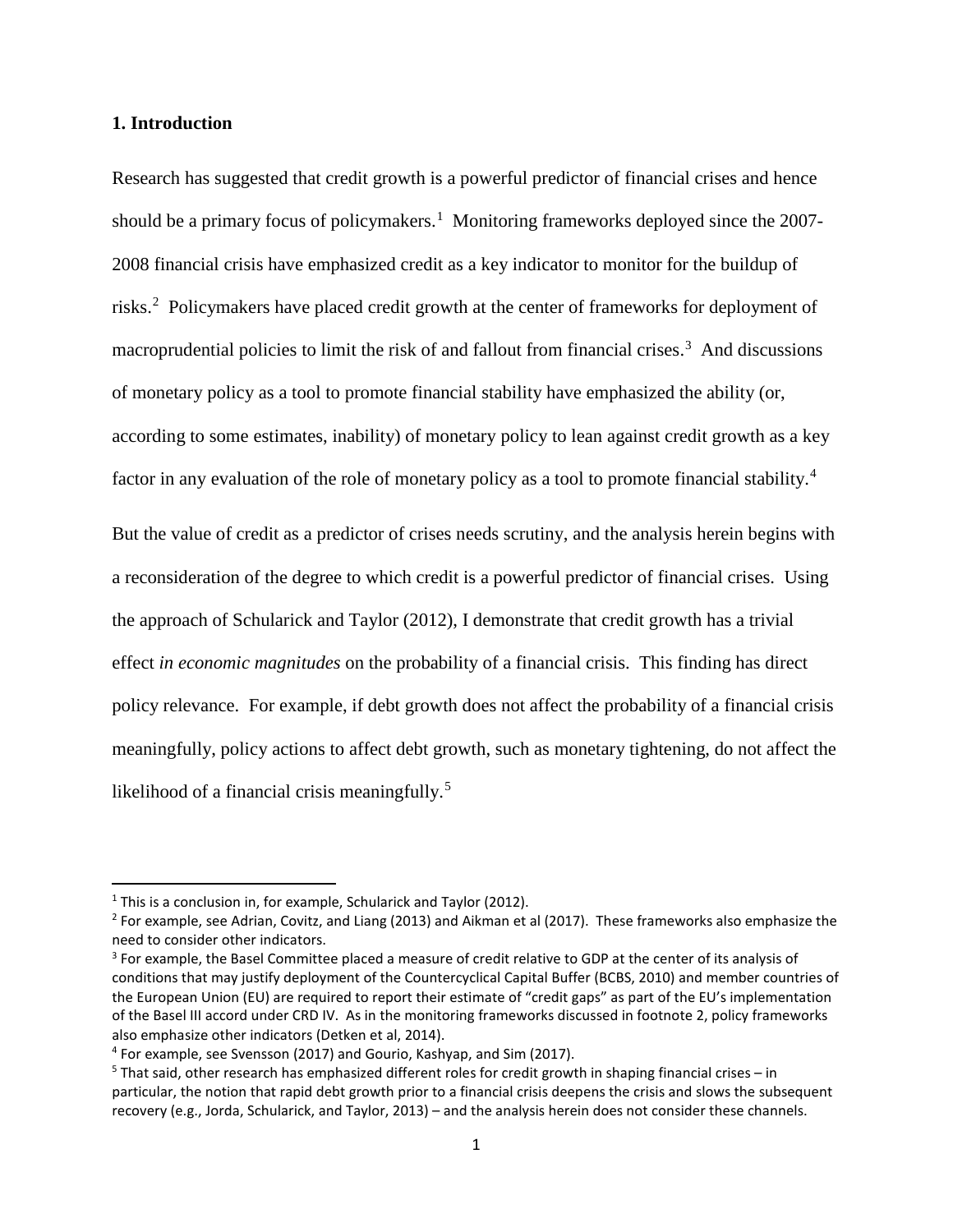After illustrating these issues, the analysis demonstrates that other factors – equity prices, house prices, and the current account deficit – have meaningful effects on the probability of a financial crisis and may deserve further emphasis in the policy literature.<sup>[6](#page-3-0)</sup> The focus on valuations in equity and housing markets is consistent with the central role that valuation pressures play in frameworks used for monitoring risks to financial stability (e.g., Adrian, Covitz, and Liang, 2013; Aikman et al, 2017). The analysis suggests economically and statistically significant increases in the probability of a financial crisis associated with rapid run-ups in equity or house prices. Moreover, the predictive information in asset prices is not associated with an interaction with credit – that is, run-ups in asset prices predict crises, not the interaction of credit growth and asset price increases. This finding contrasts to the impression in Jorda, Schularick, and Taylor (2015) and may owe to the fact that the analysis herein focuses on asset price changes, whereas their earlier analysis focuses on asset-price increases that end with asset-price collapses.<sup>[7](#page-3-1)</sup> (The simpler focus herein may be preferable, at least for some issues, as it is not known *ex ante* whether a period of asset-price increases will end with a collapse.)

In addition to house and equity prices, the empirical analysis reconsiders the role of current account imbalances. Common sense suggests that a buildup in liabilities to the rest of the world, as implied by a current account deficit, may create challenges if such borrowing is not used productively (Ghosh and Ramakrishnan, 2017). Research on crises in emerging market economies has emphasized current account imbalances (e.g., Demirgüç-Kunt and Detragiache, 1998 & 2005). Extensive research has discussed the role of external imbalances as signaling

<span id="page-3-0"></span> <sup>6</sup> Lee, Posenau, and Stebunovs (2017) suggest that credit may not be a strong predictor of financial crises and consider an alternative approach that looks at a large number of predictors as in Aikman et al (2017).

<span id="page-3-1"></span><sup>&</sup>lt;sup>7</sup> While the literature discussed emphasizes analyses in recent years for advanced economies, earlier work also analyzed the predictive value of asset prices – for example, Cecchetti (2008).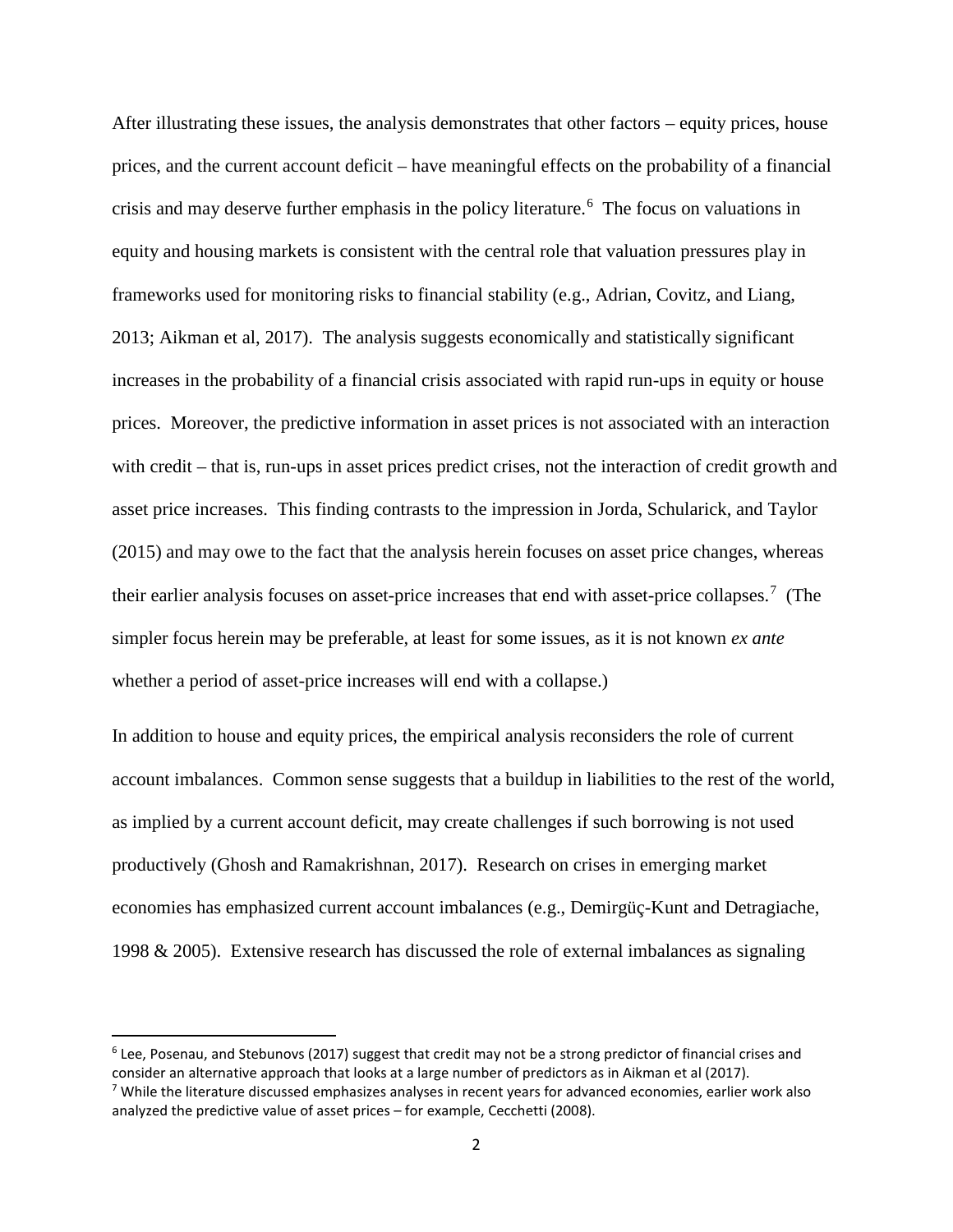unsustainable positions prior to the 2007-2008 crisis and as a factor amplifying macroeconomic distress during the subsequent global recession (e.g., Laibson and Mollerstrom, 2010; Lane and Milesi-Ferretti, 2011; Frankel and Saravelos, 2012; Obstfeld, 2012). And some crisis prediction models have found that the current account is a leading indicator of financial crises in advanced economies (e.g., Liadze, Barrell and David, 2010), although Jorda, Schularick, and Taylor (2011) do not find an important role for the current account as a leading indicator. The analysis herein suggests that the leading information in current account deficits appears noticeably larger than that associated with credit growth, the opposite of that in Jorda, Schularick, and Taylor (2011).<sup>[8](#page-4-0)</sup> Section 3 shows that this difference owes to the asymmetric effects of current account deficits and surpluses considered herein – with deficits increasing the probability of the crisis while surpluses have little discernable effect. The possible asymmetric macroeconomic distortions associated with current account deficits and surpluses has a long intellectual history (e.g., Edwards, 2002).

In terms of analytical approach, the discussion highlights the value of simple graphs of the "fit" of a model for evaluation purposes. These graphs illustrate clearly that debt growth does not have economically meaningful effects on crisis probabilities in a standard logistic regression, whereas asset prices and the current account do.

For robustness, the analysis also considers other indicators used in prediction models in recent research, such as the growth rate of productivity, income inequality, and the level of credit

<span id="page-4-0"></span><sup>&</sup>lt;sup>8</sup> Davis et al (2016) consider a sample of advanced and developing economies. They find marginally statistically significant effects of the current account, interacted with credit growth, on the probability of a financial crisis. Their results depend somewhat on the sample of countries considered and are less significant than those herein, likely in part to the symmetric treatment of current account deficits and surpluses in their analysis. Moreover, their analysis does not consider asset prices. Despite these differences, their analysis does include a discussion of the economic (rather than statistical) size of the effect of current account deficits that suggests such effects may be large – a result similar to that discussed below.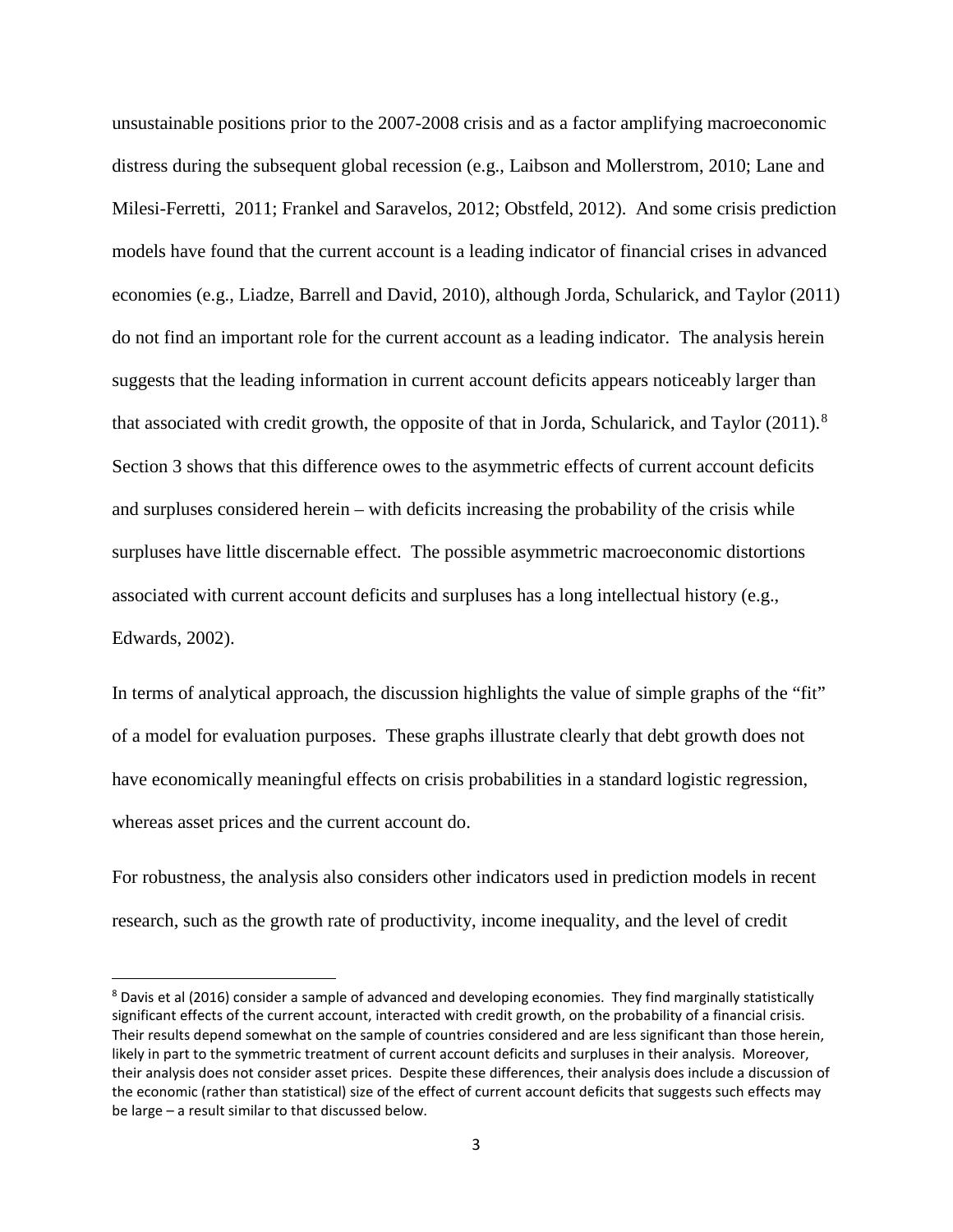relative to income (gross domestic product). The leading information in the current account deficit, house prices, and equity prices is robust to consideration of these indicators; among the additional indicators, there is marginal evidence of some predictive information in income inequality, but this effect appears modest relative to the current account deficit, house prices, and equity prices and deserves further study (particularly in light of the smaller sample sizes required to include inequality in the analysis).

Section 2 analyses the relationship between credit growth and financial crises. Section 3 considers asset prices and the current account. Section 4 analyzes the robustness of the findings to the inclusion of other predictors or changes in sample period. Section 5 concludes.

#### **2. Is credit growth a powerful predictor of financial crises?**

The data analyzed comes primarily from the Jordà-Schularick-Taylor (2017) Macrohistory Database, augmented with the house price series from Knoll, Schularick, and Steger (forthcoming). The dataset covers the period from 1870 to 2012 for 17 countries: Australia, Belgium, Canada, Denmark, Finland, France, Germany, Italy, Japan, the Netherlands, Norway, Portugal, Spain, Sweden, Switzerland, the United States, and the United Kingdom. The data analyzed herein includes the incidence of financial crises, total loans to the nonfinancial private sector, the consumer price index (CPI), the ratio of the current account to gross domestic product, and house and equity prices. Some data is not available for some countries over certain time periods, and as a result some regression results use a subset of the countries.

The dataset includes 84 financial crises across the 17 countries, with 60 crises occurring before 1946 and 24 occurring after 1946. The analysis will consider the entire sample of years, the years after 1946, and the years after 1973 (as the end of the Bretton Woods era arguably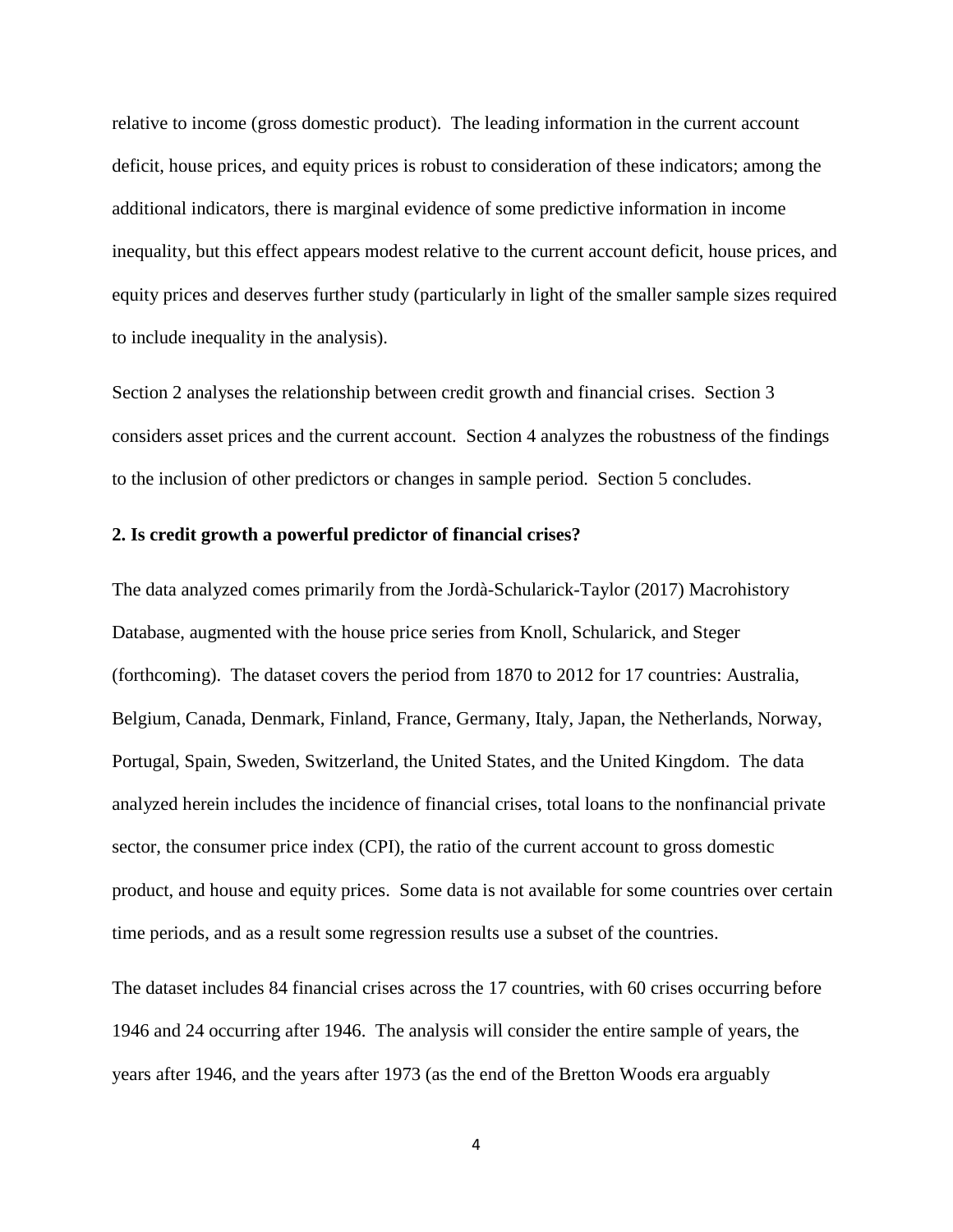represents a potential turning point in the role of external imbalances in crises). The emphasis is on results for the sample after World War II. This breakpoint appears reasonable – crises occurred in roughly 5 percent of the country-years prior to 1946 but only 2 percent of such country-years since that time, indicative of a change in relationships. That said, results for each sample are presented and important differences are highlighted.

The baseline model borrows closely from Schularick and Taylor (2012) and involves a logistic regression in which the probability of a financial crisis is a function of the natural logarithm of the previous year's ratio of real nonfinancial credit (credit divided by the CPI) to its value four years earlier (e.g., the four-year log difference or growth rate)

(1) 
$$
Prob(Crisis_t) = \{1 + \exp[-(constant + B^1 \Delta^4 \ln(credit_{t-1}))]\}^{-1}.
$$

In the baseline case, the controls include country-fixed effects only. The predictive value of the equation is evaluated based on the statistical significance of the relationship, the fit as measured by AUROC or Pseudo- $R^2$ , and the signal provided by the model in advance of various historical episodes as perceived in simple time-series plots of predicted probabilities. Results for the three sample periods are presented in table 1. (In table 1 and all subsequent tables, the explanatory variables are standardized (i.e., have mean zero and standard deviation one) in order to facilitate comparison of the magnitude of the coefficients.)

Overall, the results are similar to those in Schularick and Taylor (2012). The credit growth variable enters with a positive and statistically-significant coefficient in each sample period. While the Pseudo- $R^2$  values are low, the model is able to discriminate conditions that lead a financial crisis on the basis of the AUROC statistic. The AUROC statistic has a value of 0.5 for a model that has no discriminatory power and values above 0.5 indicate some discriminatory power. The AUROC takes values from 0.65 to 0.75, depending on the sample considered. This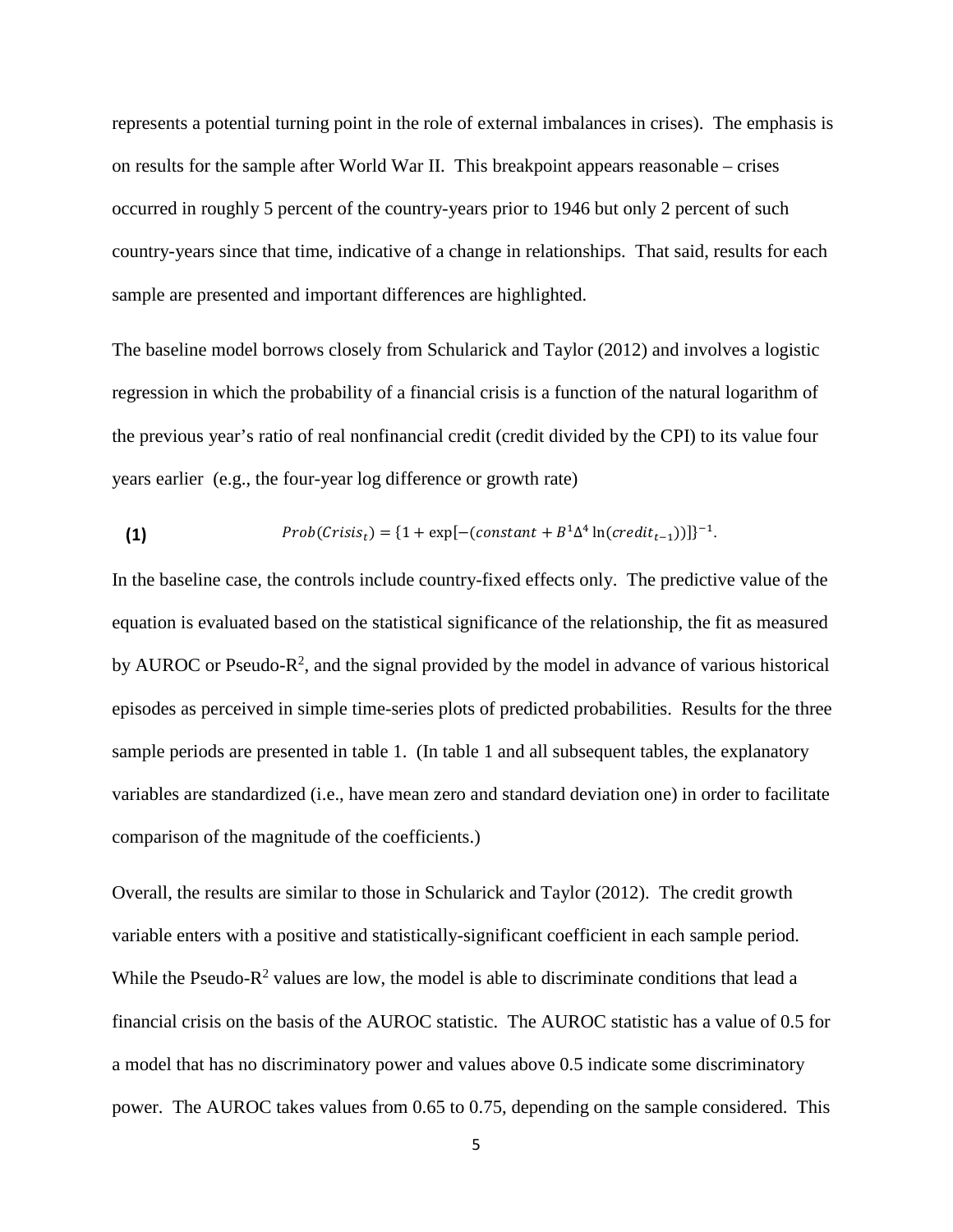value suggests statistically-significant discriminatory power. Within a logistic regression, this is, loosely speaking, equivalent to a significant F-statistic for the explanatory variables. In this sense, AUROC does not provide much gain for interpretation beyond the z- and F-statistics from the regression. (Note that AUROC is often used is nonparametric investigations where such zand F-statistics are not available, and is useful in such contexts.)

It is useful to consider what discrimination, as judged by the AUROC, means in economic terms. Intuitively, the AUROC gauges how sensitive a model is in predicting a crisis (e.g., does it predicts a "positive" outcome for the variable of interest when such an outcome occurs) and how specific a model is in predicting a crisis (e.g., does it predict a positive outcome when the outcome is negative). To do so, it must classify the predicted probabilities from the logistic model into two buckets: indicative of a crisis, or not. It does so by choosing a cut-point c and classifying those observations with a fitted probability above c as positive and those at or below c as negative. The sensitivity of the model for the cutoff value is given by the proportion of observations with a crises that have a predicted probability above c; the specificity of the model can be estimated by the proportion of observations without a crisis that have a predicted probability at or below c. The receiver operating characteristic (ROC) curve is the plot of sensitivity (x-axis) against (1-specificity) for all potential cutoff values c, and AUROC is the area under this curve.<sup>[9](#page-7-0)</sup>

In light of this definition, it is clear that discrimination as represented by AUROC is possible even when the variable entering the prediction model has a relatively small effect on the probability of a crisis. This is important to remember, as it is the economic magnitude of the

<span id="page-7-0"></span> $9$  This description of the AUROC is adopted from Bartlett (2014).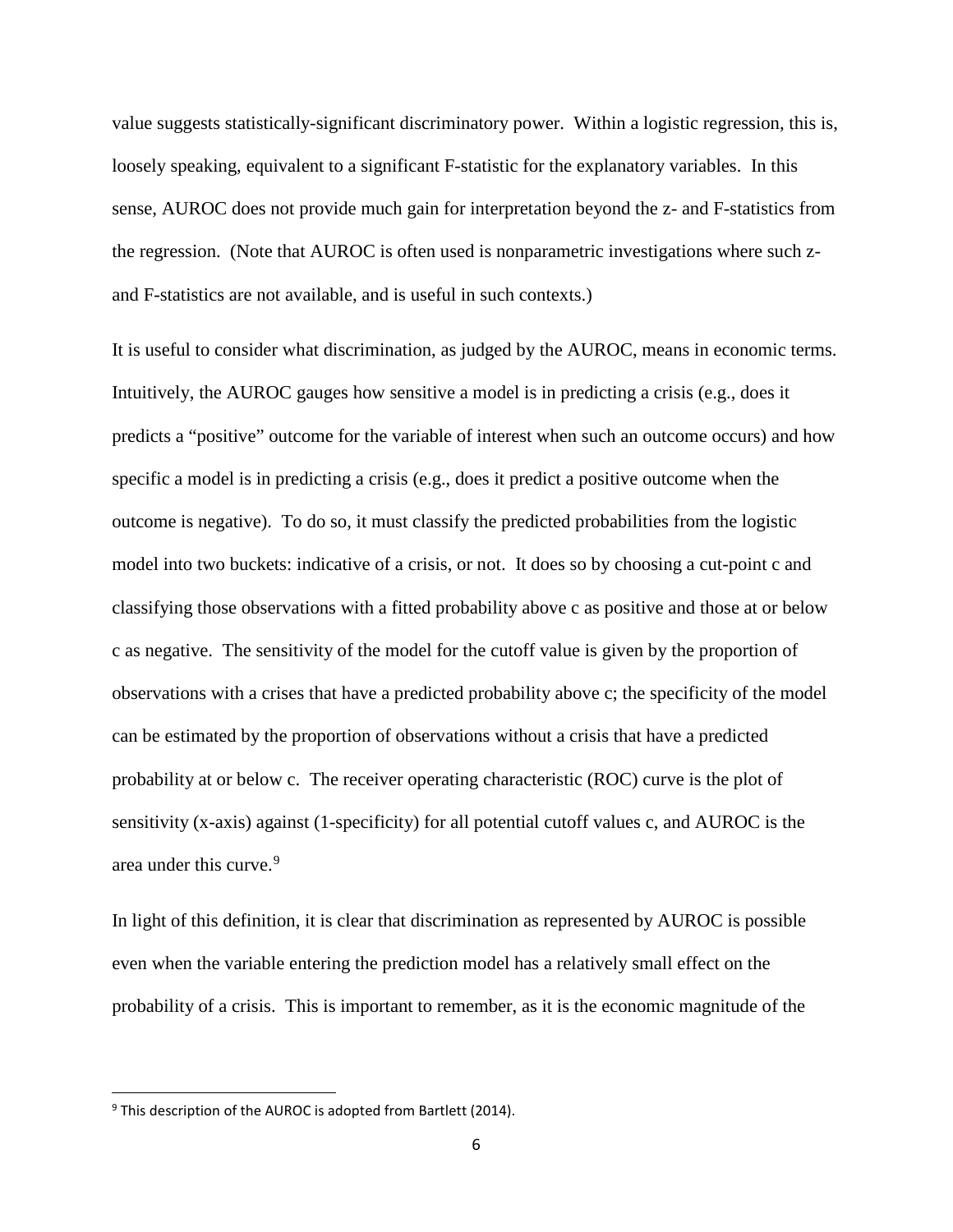change in the probability of a crisis owing to a factor that is relevant for assessing the change in the potential economic impact. Intuitively, for a given cost of action, policymakers should be more willing to take the action if the action has a large effect on the risk event occurring. The limits of the AUROC statistic, and the desirability of looking at complementary measures, is well documented in the medical literature, where AUROC is more commonly employed than in econometrics (e.g., Steyerberg et al, 2010).

In the current context, the model estimates in table 1 suggest small effects of credit along this economic dimension. To see this, figure 1 presents (in the solid-black line) the predicted probability of a crisis in the United States since 1973 (in panel 1a, upper left) from the model estimated over the postwar sample (i.e., the model in column 2). The y-axis spans from 0 to 0.4, as this range will be relevant for the alternative models analyzed below. As is readily apparent, the fluctuations in credit have an essentially indiscernible effect on the probability of a crisis in the United States over this period and hence provide little indication that the Savings and Loan Crisis of the mid-1980s or the global financial crisis of 2007 were likely. The time-variation in the probability predicted by the model is a measure of the economic magnitude of the effect associated with the explanatory variables, related to but more intuitive than the marginal effect often discussed in logistic regressions. In this sense, credit is clearly not an important variable for predicting the crises in the United States. Moreover, this result is true for all countries considered (as will be discussed further below, after alternative predictors are included, and documented more fully in the online appendix). Note that this result is consistent with the value of the AUROC statistic for each model: The AUROC value falls near 0.7, whereas the medical and psychology literatures typically consider higher values of AUROC as indicative of good prediction models, as acknowledged in Schularick and Taylor (2012).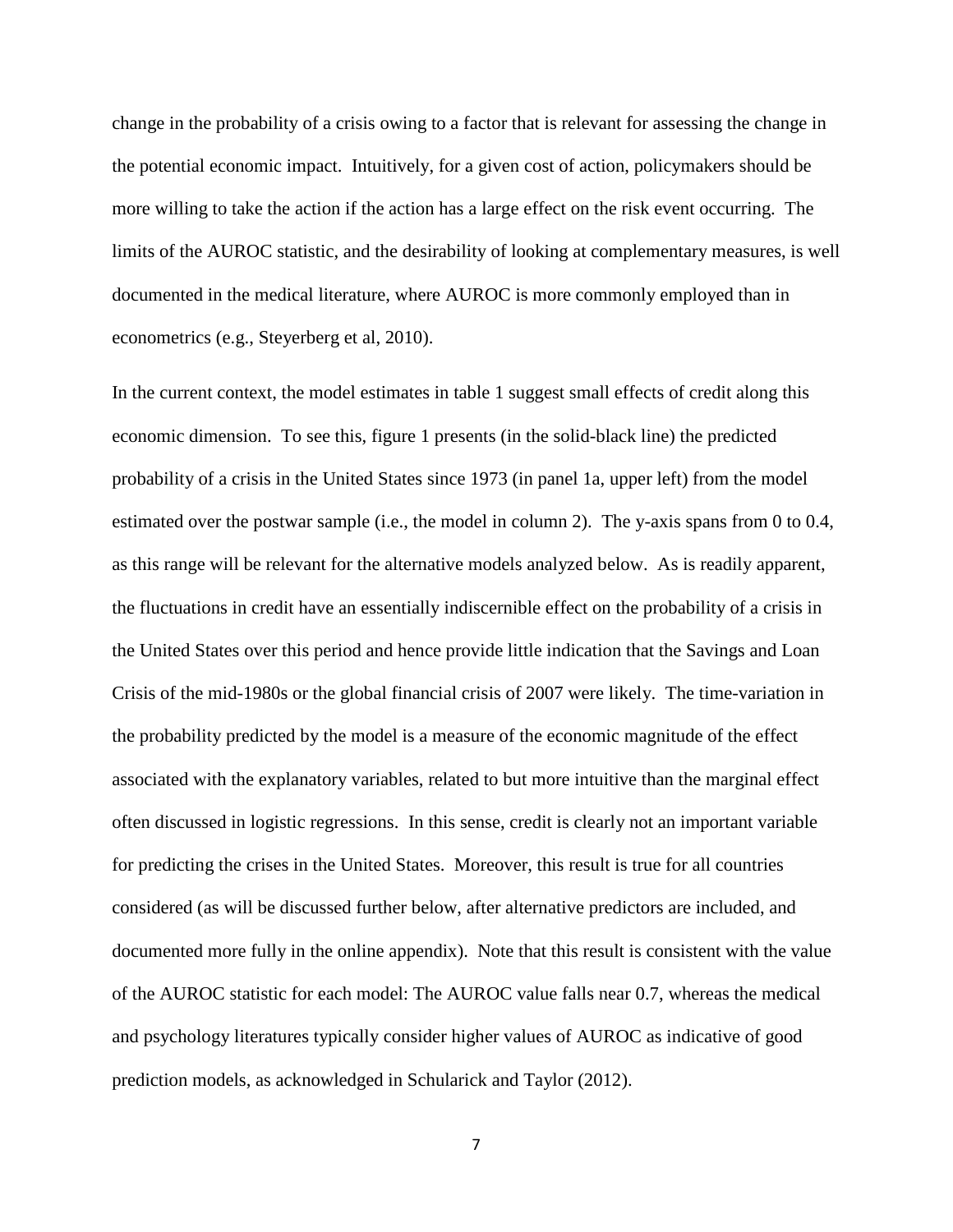#### **3. Asset Prices and the Current Account**

While the recent emphasis in research has been whether credit booms predate financial crises, earlier literatures emphasized asset price developments (Cecchetti, 2008) or current account imbalances. These factors are also commonly discussed in work on the crises around 2007: For example, the United States had a very large current account deficit and run-up in house prices (Laibson and Mollerstrom, 2010; Dokko et al, 2010), and the euro area countries that experienced the most-severe crises saw asset-price run-ups and large current account deficits.

#### *3.1 Asset Prices and Future Crises*

I first consider asset prices. To consider these variables as predictors, an additional logistic regression that adds the four-year growth rate (log difference) for house prices and equity prices (both divided by the CPI) is considered

(2) 
$$
Prob(Crisis_t) = \begin{cases} 1 + \exp[-(constant + B^1 \Delta^4 \ln(credit_{t-1})) \ + B^2 \Delta^4 \ln(house prices_{t-1}) + B^3 \Delta^4 \ln(equity prices_{t-1})) \end{cases}^{-1}.
$$

As in equation (1), country fixed effects are also included as controls. Again, the right-hand-side variables are standardized to have mean zero and unit variance.

Table 2 presents results for the 1947-2012 sample period. Column (1) is identical to the middle column of table 1 and column (2) adds asset prices. Several observations are apparent. First, house prices and equity prices are statistically significant, while credit growth is not. Second, the magnitude of the coefficients on *both* asset price changes is about three times as large as that on credit growth. (Recall that all explanatory variables are standardized so the coefficients are in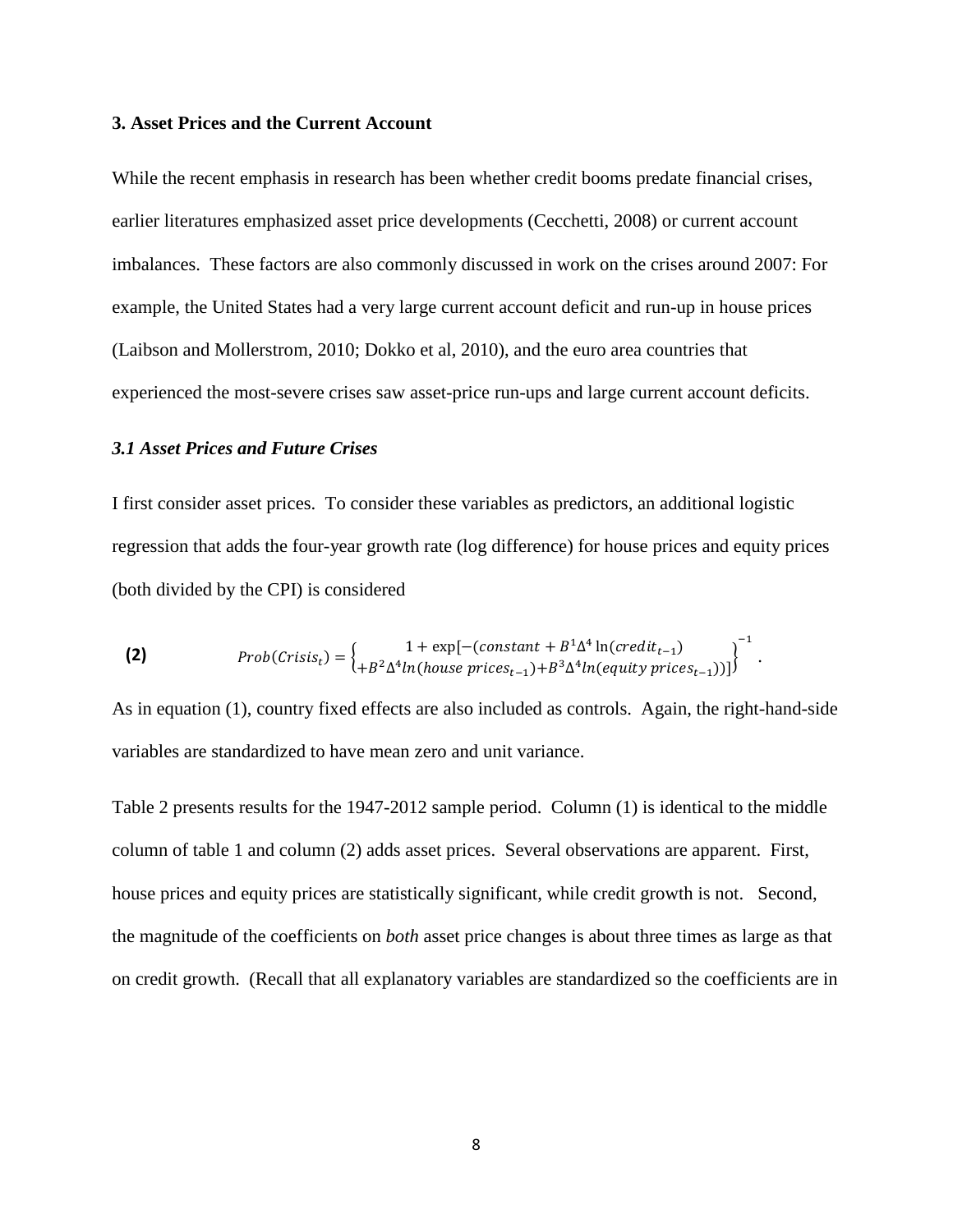roughly comparable units.) Third, the fit of the prediction equations increases significantly for specification (2).<sup>[10](#page-10-0)</sup>

#### *3.2 Current Accounts and Future Crises*

I now consider the current account. The first specification adds both the level of the current account and a term for current account deficits only – to explore the possibility that a negative current account position – that is, net borrowing from abroad – has different financial stability implications from lending, consistent with intuition. To consider these variables as predictors, an additional logistic regression is considered (again involving standardized right-hand-side variables)

$$
\textbf{(3)} \qquad \text{Prob}(Crisis_t) = \begin{cases} 1 + \exp[-(\text{constant} + B^1 \Delta^4 \ln(\text{credit}_{t-1}) + B^2 \Delta^4 \ln(\text{house prices}_{t-1}))] \\ + B^3 \Delta^4 \ln(\text{equity prices}_{t-1}) + B^4 \frac{CA_{t-1}}{GDP_{t-1}} + B^5 \frac{CA_{t-1}}{GDP_{t-1}} (CA_{t-1} < 0))] \end{cases}^{-1}
$$

.

As reported in column (3), the current account *deficit* has a sizable negative and statistically significant coefficient—implying that deficits raise the probability of a future crisis—while the *level* of current account enters with a small and statistically insignificant coefficient (and has the "wrong sign"). In other words, the statistical evidence suggests that current account deficits predate crises, but surpluses do not meaningfully reduce the probability of a crisis.

For completeness, columns (4) and (5) first drop the level of the current account and then consider the current account *deficit* in the absence of asset prices as right-hand-side variables. The current account deficit remains very significant as a predictor.

#### *3.2 Economic Magnitudes and Interactions*

<span id="page-10-0"></span> $10$  This improvement is apparent across both the Pseudo  $R^2$  and the AUROC. As emphasized in Seshan, Goenen, and Begg (2013), traditional Wald tests (e.g., the z-statistics and p-values shown in the table) are preferred for selection of variables for model inclusion to incremental AUROC.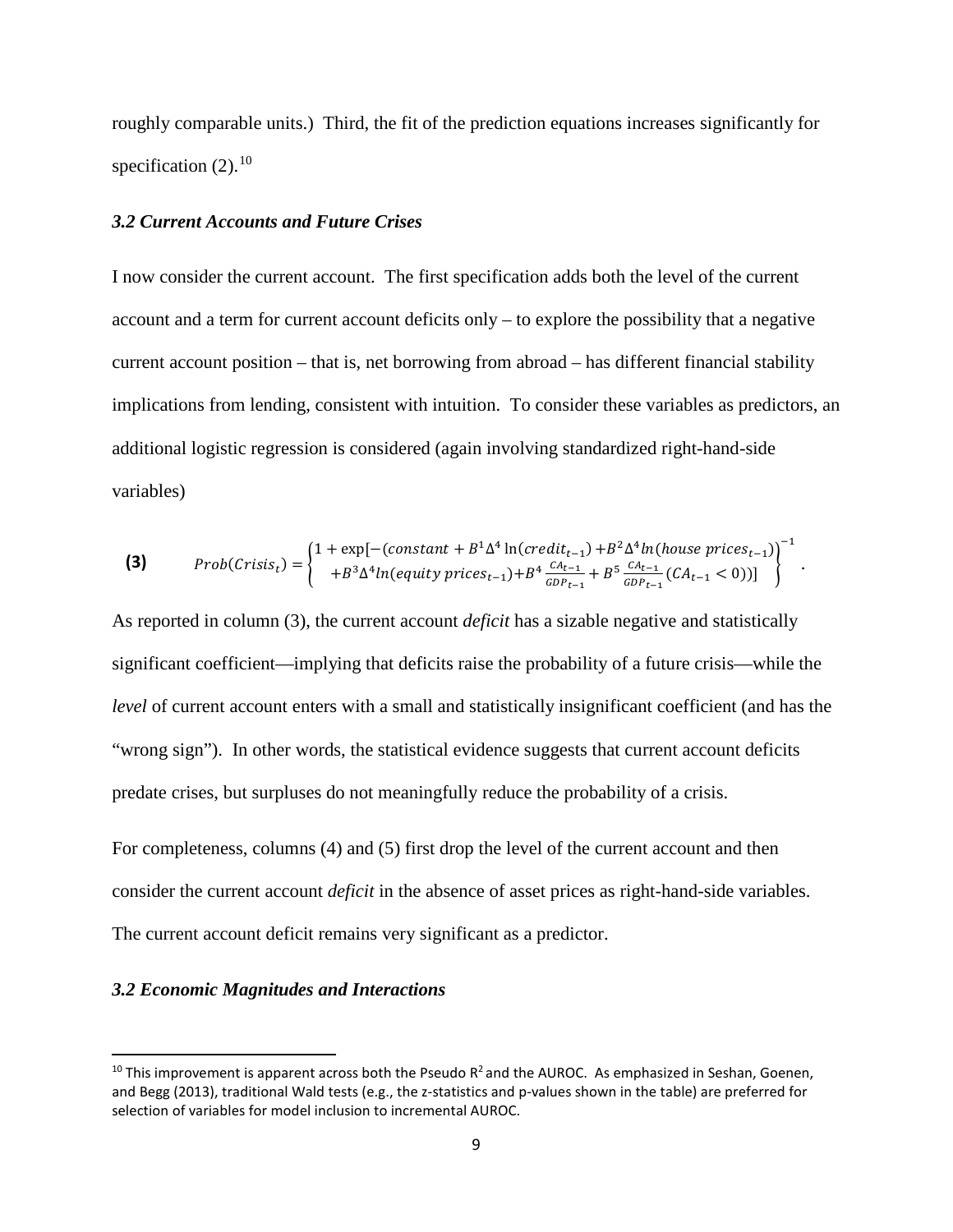The magnitudes of the coefficients on asset price changes and the current account deficit are much larger than those on credit. (Recall that the variables are standardized.) A number of other results suggest that asset prices and the current account deficit are more important predictors than credit in this sample. First, the improvement in fit is economically very meaningful in columns (2) through (5) relative to column (1).

More importantly, asset prices and the current account deficit regressions show sizable timevariation in the probability of a crisis. Figures 1 and 2 presents the predicted probabilities from equations (1) and (4) since 1973 for select countries. (An online appendix presents analogous figures for all countries in the estimation sample.) As noted earlier, the solid-black line is the predicted probability using only credit (equation (1)). The red-dashed line is the predicted probability using credit, asset prices, and the current account deficit (equation (4)). The ability of the models using equity prices, house prices, and the current account deficit to provide a leading indicator of crises is apparent across countries and over time, as can be illustrated through a discussion of prime examples.

*2007*+ *Crises*: First, the United States and United Kingdom (top panels of figure 1) experienced crises in the late 2000s, and the models with current account deficits and asset prices provide clear indications of an increase in risk. Japan did not experience a crisis, and this difference is signaled by the model, which did not see an increase in the probability of a crisis in Japan (bottom left). The model did signal a higher probability of a crisis in Australia (bottom right) (albeit not as high as that signaled for the U.S. and U.K.), but a crisis was not realized in Australia (middle left); that said, the government of Australia guaranteed bank deposits up to one million dollars, wholesale term funding of Australian incorporated banks and authorized deposit-

10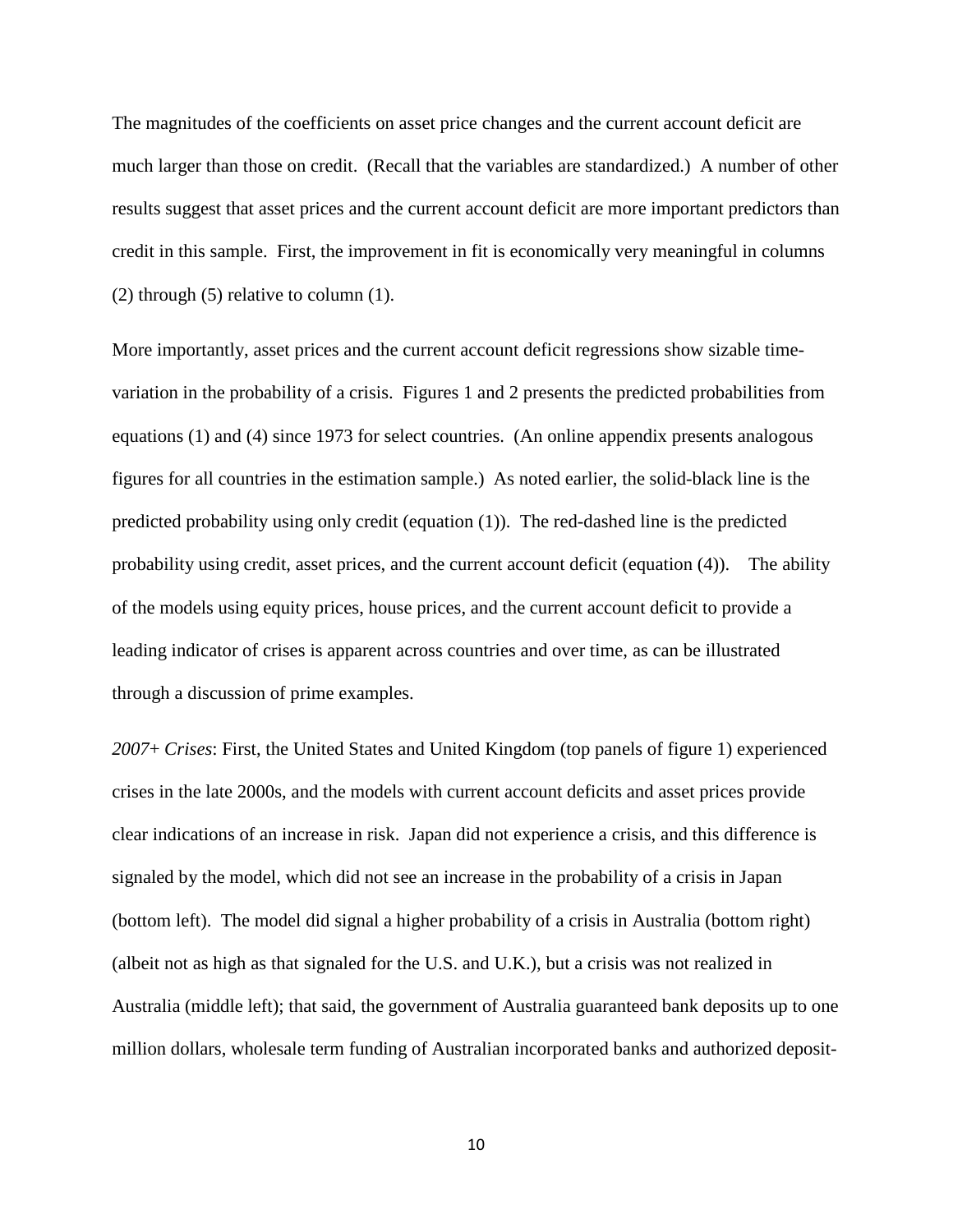taking institutions, and purchased \$4 billion in Residential Mortgage Backed Securities and experienced strains.

Within continental Europe, all countries in the estimation sample (Belgium, Denmark, Finland, France, Germany, Italy, Japan, the Netherlands, Norway, Spain, Sweden, and Switzerland) are identified as experiencing a crisis following 2006 except Norway and Finland. Figure 2 presents predicted probabilities for six of these countries. Focusing first on Finland and Norway (top panels), the model correctly signaled relatively low risk in both of those countries. Turning to other countries, the current account deficit and asset price models identify the elevated risk profile over the period in notable cases. The risks in Italy and Spain – the continental European countries within the estimation sample that experienced the most significant crises – are especially elevated according to the model with asset prices and the current account deficit during this period. The credit-only model completely fails to pick up this increased risk. (Note that Greece, Ireland, and Portugal are either not in the database or lack some of the predictors used in the model and hence are not presented.) In contrast, the model identifies less elevated risk in France and Germany. Of course, both France and Germany are identified as experiencing crises, and it is, strictly speaking, an off-model interpretation to view the fact that the model identified lower risk in France and Germany relative to Italy and Spain as consistent with their subsequent experience with crises of different degrees; but this extrapolation seems reasonable, at least to the author.

*1990 Crises in Nordic and Other European Countries*: Denmark, Finland, Norway, and Sweden each experienced a crisis near 1990. The model with current account deficits and asset prices identifies these periods as ones of elevated risk, whereas the model with credit does not. This is clear in figure 2, which presents the results for Finland and Norway. Similarly, Italy and the UK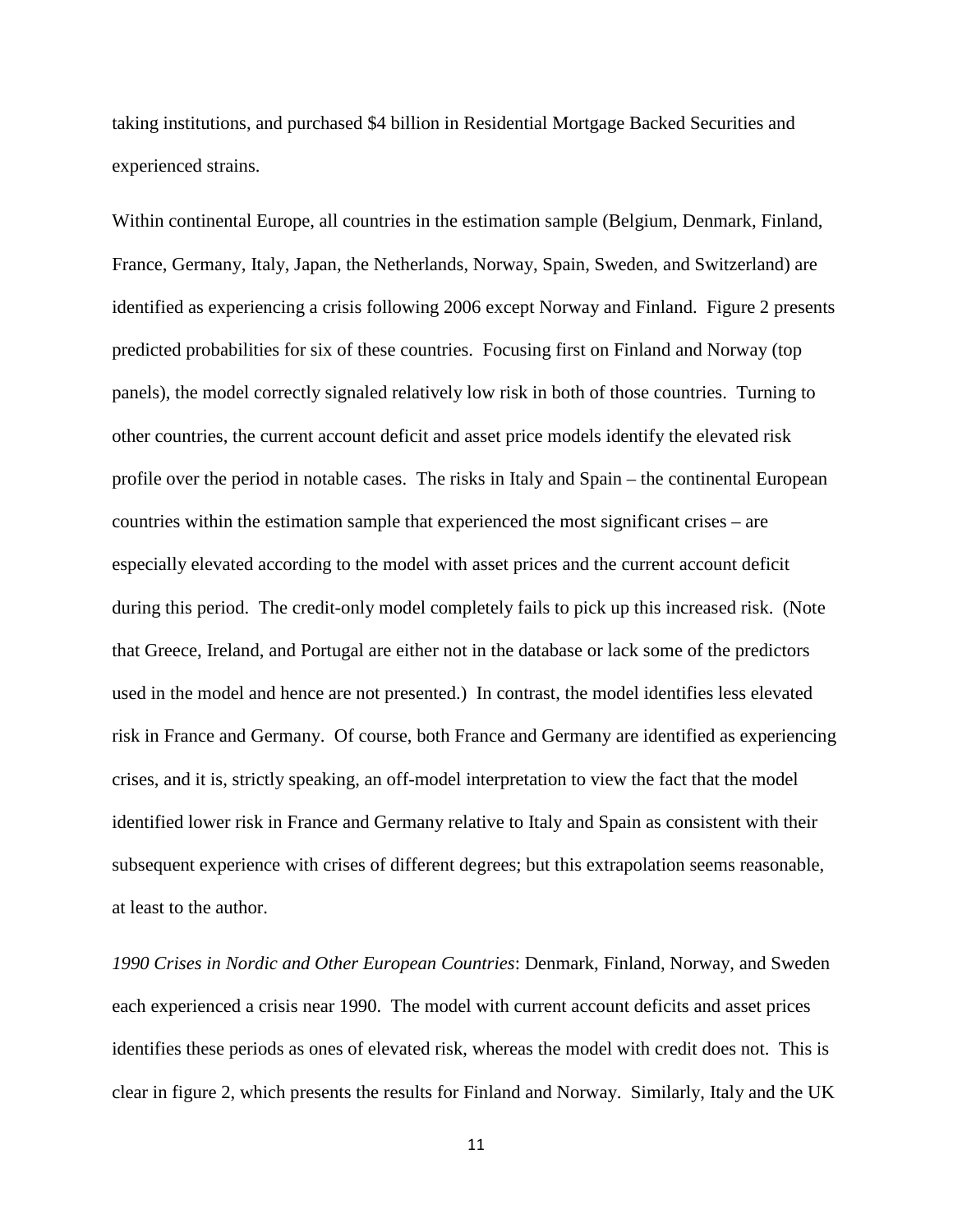experienced crises near 1990, and the augmented model shows elevated risks whereas the credit model does not. In some ways, this is not surprising -- as the UK crisis was precipitated by problems associated with its exchange rate peg and external position, suggesting that the current account should be an important predictor. This example illustrates how financial crises and external borrowing have generally been related.

*The period around 2000*: The model with asset prices and the current account also signals elevated risks in the United States beginning in 1998 and in many other countries around the same time. While a crisis was not identified in this database for that period, it coincides with the Long-term Capital Management incident – which led to policy action and is hence identified as a distress event in Carlson et al (2014). In addition, the collapse of the dot-com bubble and subsequent recession came soon after the model signaled possible problems. These 2000 episodes have two lessons. First, the line between a stress event and a crisis is not easily defined; for example, Romer (2013) emphasizes how macroeconomic policymakers should perhaps view significant financial shocks as more common than many narratives suggest and points to the Russian debt crisis, the collapse of Long-Term Capital Management in 1998, and the dot-com bubble and bust of the late 1990s and early 2000s as examples. Second, a researcher willing to take a strong stand and argue that the period around 2000 was not a crisis period should view the signal provided by asset prices with skepticism, as a prediction model emphasizing asset prices points to elevated risks around 2000.

However, such skepticism should arguably be limited. The question surrounding the signals provided in the late 1990s and early 2000s regarding the probability of a financial crisis involves the tradeoff between identifying elevated risks when such risks are present and falsely signaling such risks when they are not present. This tradeoff is exactly the tradeoff captured by the

12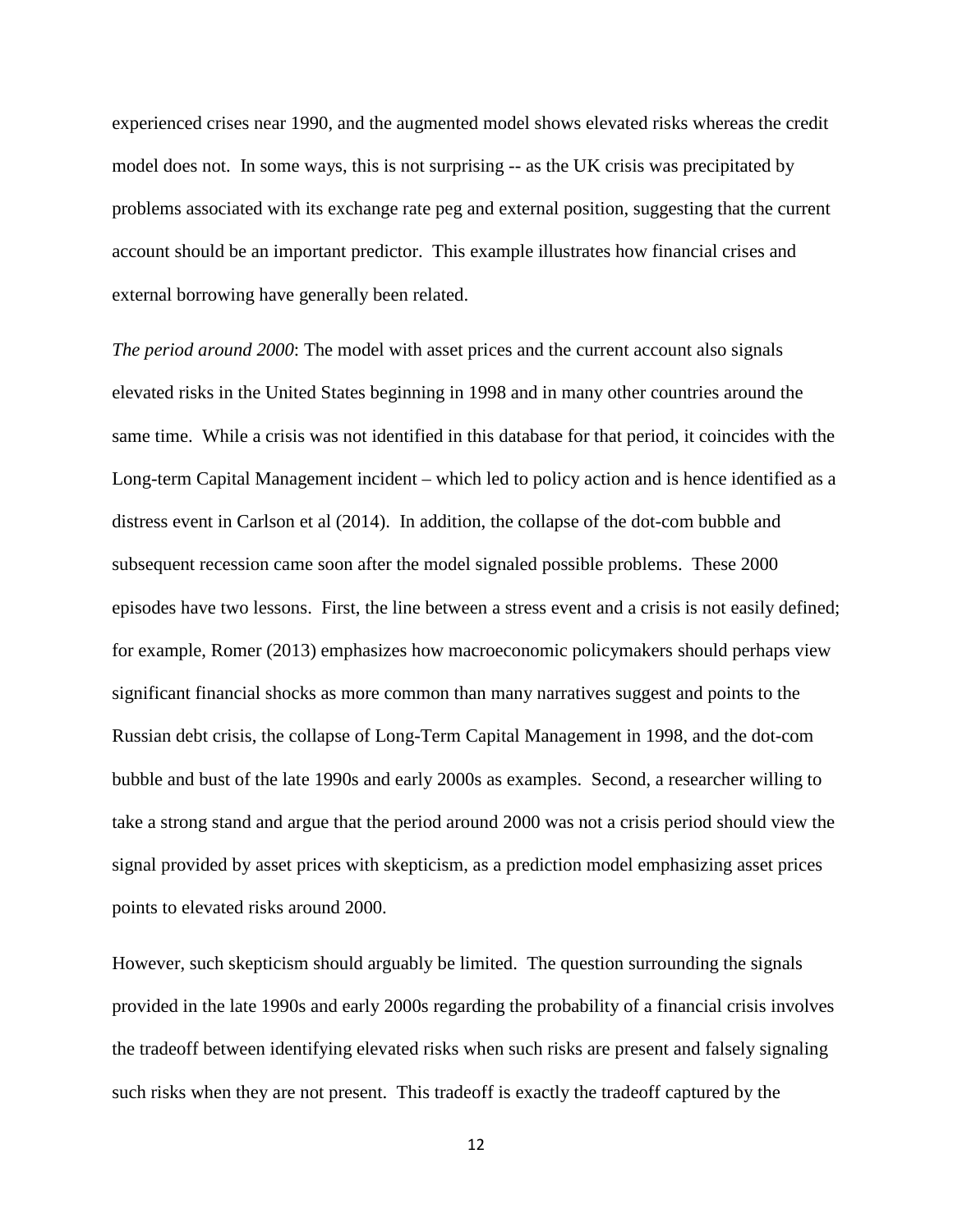measures of fit (AUROC and Pseudo- $R^2$ ) and the significance levels of the explanatory variables implied by the z-statistics. These metrics clearly point to elevated house prices, equity prices, and current account deficits as important signals of potential financial instability.

Finally (and returning to table 2), column 6 considers an interaction term between asset prices and credit growth. These terms do not affect the significance of the other coefficients or the fit of the equation (as judged by either the AUROC or the Pseudo- $R^2$ ) and are not significant at the 5-percent level or better; moreover, the coefficients "have the wrong sign", with the combination of credit and asset price growth having a negative coefficient. Overall, a specification looking at the interaction of the change in asset price and credit finds no role for such interactions in predicting crises once asset price changes are considered. Note that this appears to differ from the results in Jorda, Schularick, and Taylor (2015) – but their analysis considered increases in asset prices followed by a sharp decline, whereas this analysis looks only at changes in asset prices. It is is not known *ex ante* if an increase in an asset price is later followed by a collapse when predicting the future, suggesting the approach herein that does not rely on such knowledge may be preferable. That said, analyses of interactions and/or structural models are needed to better analyze the role of interactions among risk factors.

#### **Section 4. Robustness and other indicators**

In this section, a number of robustness checks are conducted. The first issue is the choice of sample period. The baseline results above focused on the period following World War II. Table 3 considers other sample periods. Several results are apparent. The current account deficit is significant, in the statistical sense, in all samples considered, including the long sample period emphasized in Schularick and Taylor (2012). But the magnitude of the coefficient is much larger in the post-WWII sample periods. With regard to other factors, none are statistically significant

13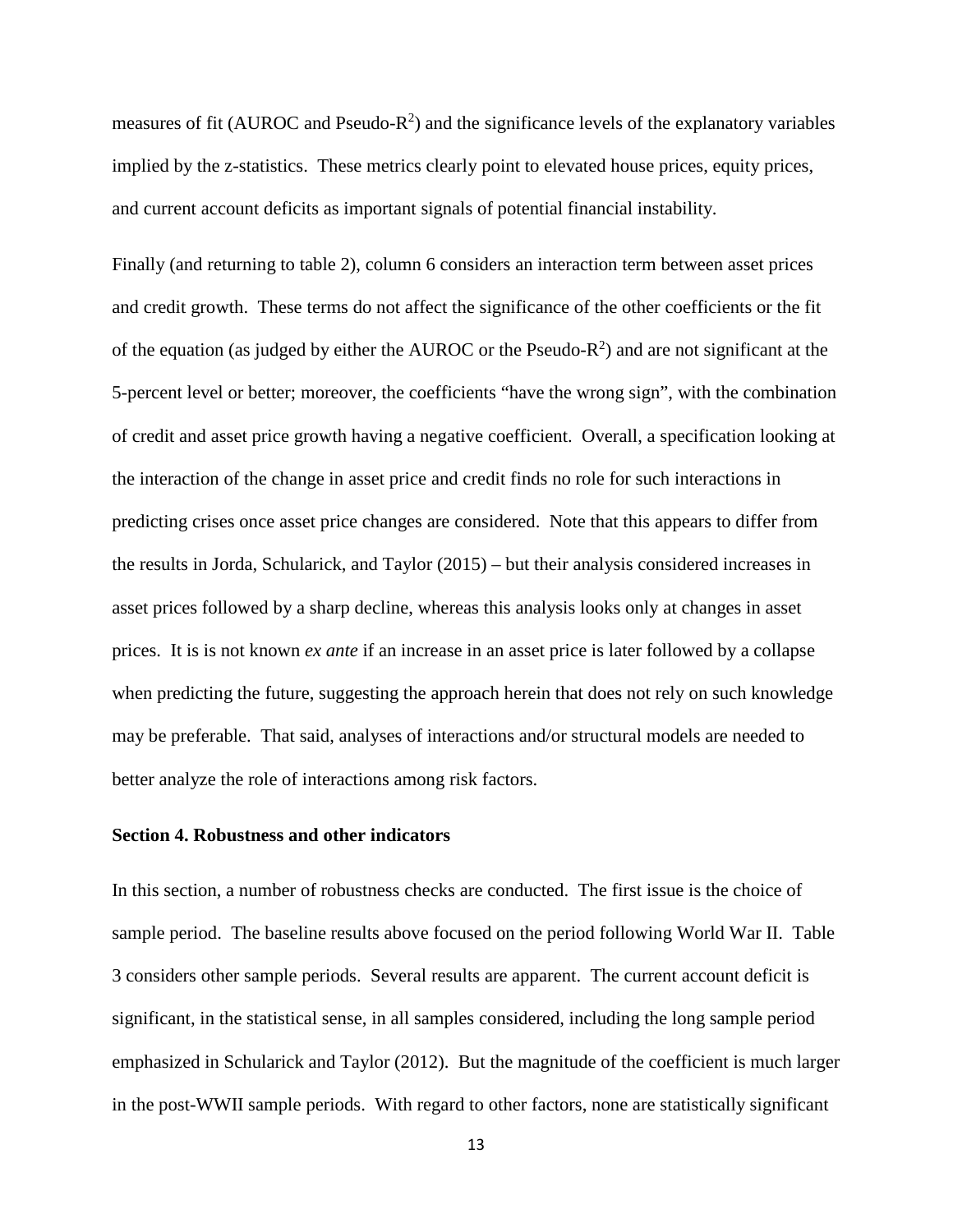for the entire 1875-2012 period. This could reflect structural changes in the economy across these periods: For example, asset markets and credit outstanding were much smaller relative to the size of the economy a century ago; in addition, there were no crises between 1946 and the end of the Bretton Woods era in 1973, suggesting that changes in the international monetary system may have been a factor influencing the relationship between debt, asset prices, the current account, and financial crises. Finally, the coefficients on current account deficits and asset prices are a similar magnitude and level of statistical significance in the post-1973 period.

The second robustness check considers the inclusion of other risk factors. Some theoretical contributions have suggested that a rise in inequality contributed to the factors precipitating the crisis through channels such as debt accumulation (e.g., Kumhof, Rancière, and Winant, 2015). Paul (2017) finds statistical support for this hypothesis in logistic regressions of the same type considered herein, but does not control for the current account deficit or asset prices. He also reports evidence that productivity growth may predict crises – that is, that a slowing in productivity growth may lead to fragilities that help forecast a crisis.

Table 3 presents results for predictive regressions that include the change in the share of income of the top 1 percent of earners over the previous 4 years, one of the inequality measures emphasized in Paul (2017), and the four-year log difference (growth rate) of labor productivity in columns (4) through (7).<sup>11</sup> As in table 2, the sample spans from 1946 to 2012, although many country/year observations are lost because the inequality or productivity measure is not available for all country/years. As shown in the column (4), the inequality and productivity measures are significant when added to the prediction model using credit only, consistent with Paul (2017).

<span id="page-15-0"></span><sup>&</sup>lt;sup>11</sup> Data on income shares are obtained from the World Wealth and Income Database. Data on labor productivity are obtained from the Long-term Productivity Database by Bergeaud et al. (2016). These databases can be found a[t World Wealth & Income Database](http://wid.world/) and [Long-Term Productivity Database](http://longtermproductivity.com/download.html) (version 2.0).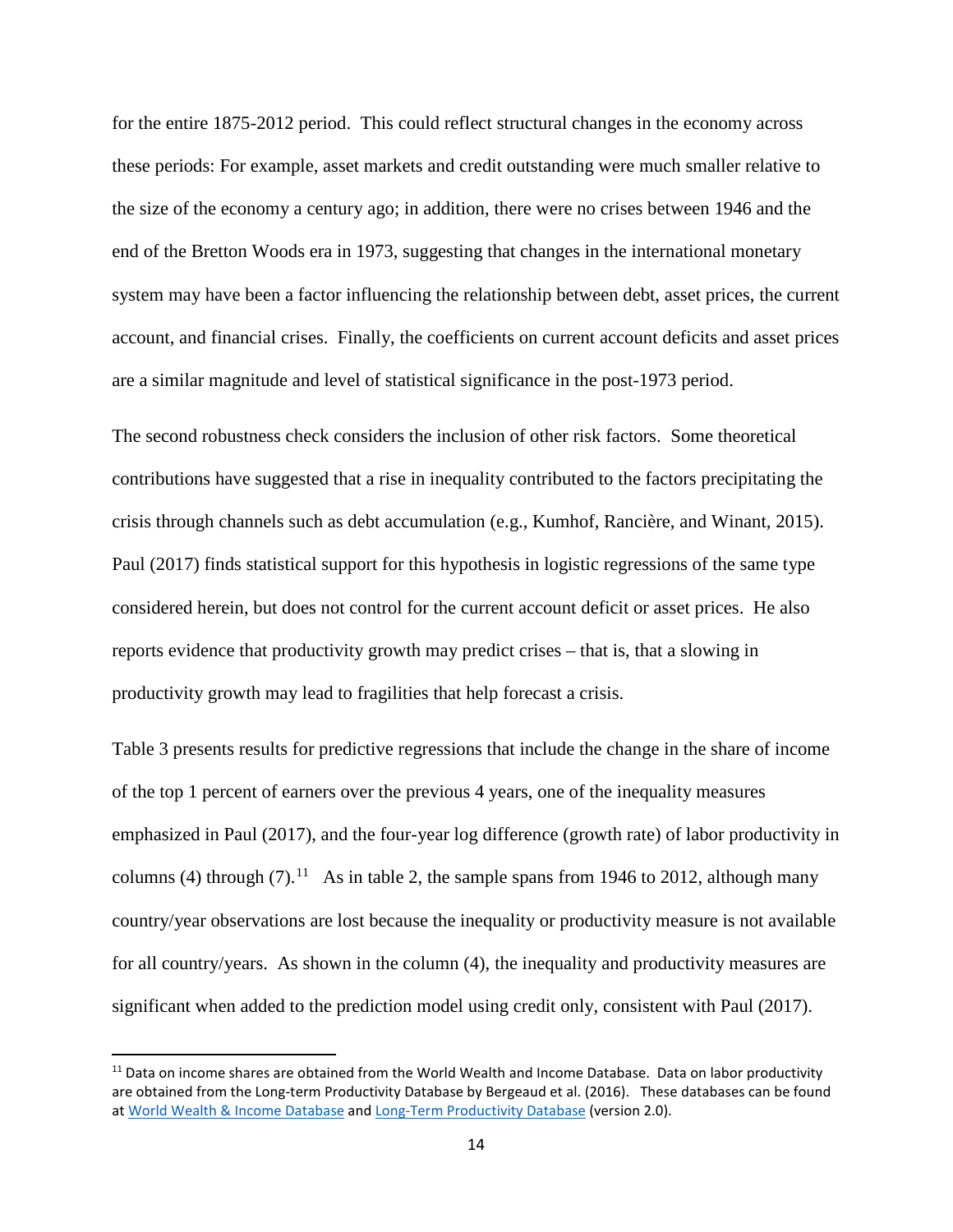They are also significant at the 5 percent level after controlling for the current account deficit and asset prices (column (5)). However, inequality has trended up globally in recent decades, and many of the financial crises in the data occur around 2007; similarly, productivity growth in advanced economies was systematically more rapid earlier in the sample and slowed over the past decade. These patterns suggests that a time trend, representing unobserved factors that have increased the likelihood of a crisis over time, may be useful. Adding a time trend (columns (6 and 7)), inequality remains marginally significant at conventional levels and productivity growth is not significant. Current account deficits and equity prices remain significant at conventional levels. Just as importantly, the size of the coefficients on the latter predictors is similar to those in table 2, indicating a predictive relationship that is robust to the inclusion of inequality and time trends. (It is also important to keep in mind that the analysis of inequality and productivity requires a substantial reduction in sample size; for this reason, the baseline results may be preferable.)

A final robustness check considered the level of credit relative to income (GDP) instead of credit growth. While Schularick and Taylor (2012) emphasize credit growth, other work (e.g., BCBS, 2010) has emphasized the level of credit relative to GDP, accounting for trends in this variable. As shown in an online appendix, the changes in equity and house prices and the current account deficit remain significant and the magnitude of the coefficients on these explanatory variables is not altered notably when credit/GDP is included.

Many other robustness checks are possible and were considered, without changing the results. For example, specifications that allowed non-linear effects of credit – that is, differentiating between rapid credit growth and slow credit growth in a manner analogous to the treatment of the current account above – did not alter the results.

15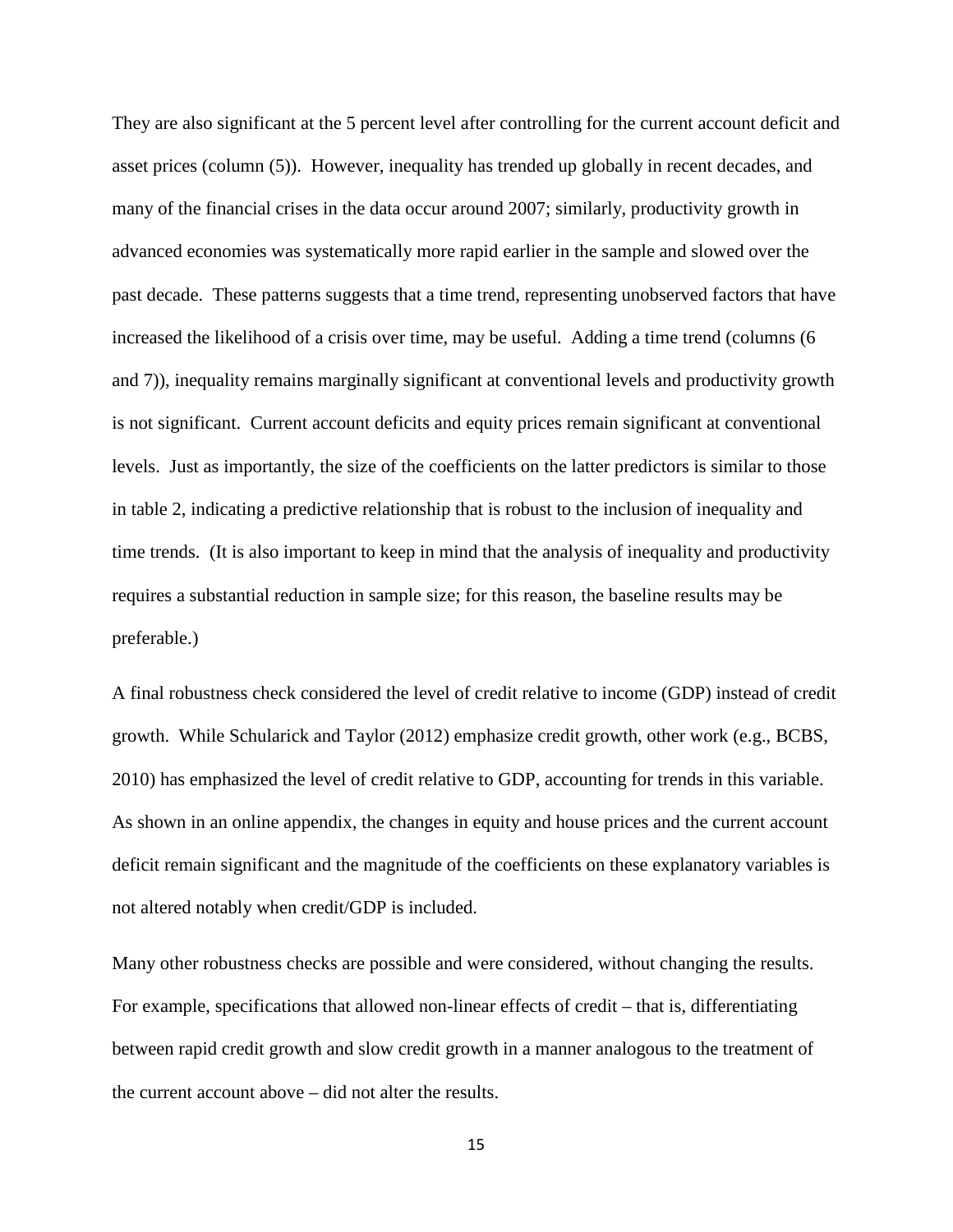#### **Section 5. Conclusions**

Our analysis suggests that house prices, equity prices, and current account deficits have substantial leading information in econometric models to predict the occurrence of a financial crisis. In contrast, credit is relatively uninformative. This finding differs from the emerging conventional wisdom focused on debt accumulation.

These findings point to directions for future research and policy analysis. With regard to research, structural models emphasizing interactions among asset prices, external borrowing (current account deficits), and debt accumulation may inform interpretation of these empirical results. With regard to policy analysis, guidance associated with discussions of the countercyclical capital buffer from the Basel Committee has focused on the level of debt relative to income in part because debt had been found to predict crises. Similarly, research on the effect of monetary policy on financial stability has focused on the effect of monetary policy on debt. The results herein suggest a focus on asset prices and the current account deficit may be useful.

#### **References**

Adrian, Tobias, Daniel Covitz, and Nellie Liang (2013). "Financial Stability Monitoring," FEDS Working Paper No. 2013-21.

Bartlett, Jonathan, 2014. Area under the ROC curve - assessing discrimination in logistic regression. The Stats Geek Blog. May 5. [http://thestatsgeek.com/2014/05/05/area-under-the-roc](http://thestatsgeek.com/2014/05/05/area-under-the-roc-curve-assessing-discrimination-in-logistic-regression/)[curve-assessing-discrimination-in-logistic-regression/](http://thestatsgeek.com/2014/05/05/area-under-the-roc-curve-assessing-discrimination-in-logistic-regression/)

Basel Committee on Banking Supervision (2010). "Guidance for National Authorities Operating the Countercyclical Capital Buffer", December.

Bergeaud, A., G. Cette, and R. Lecat (2016). Productivity trends in advanced countries between 1890 and 2012. Review of Income and Wealth 62(3), 420–444.

16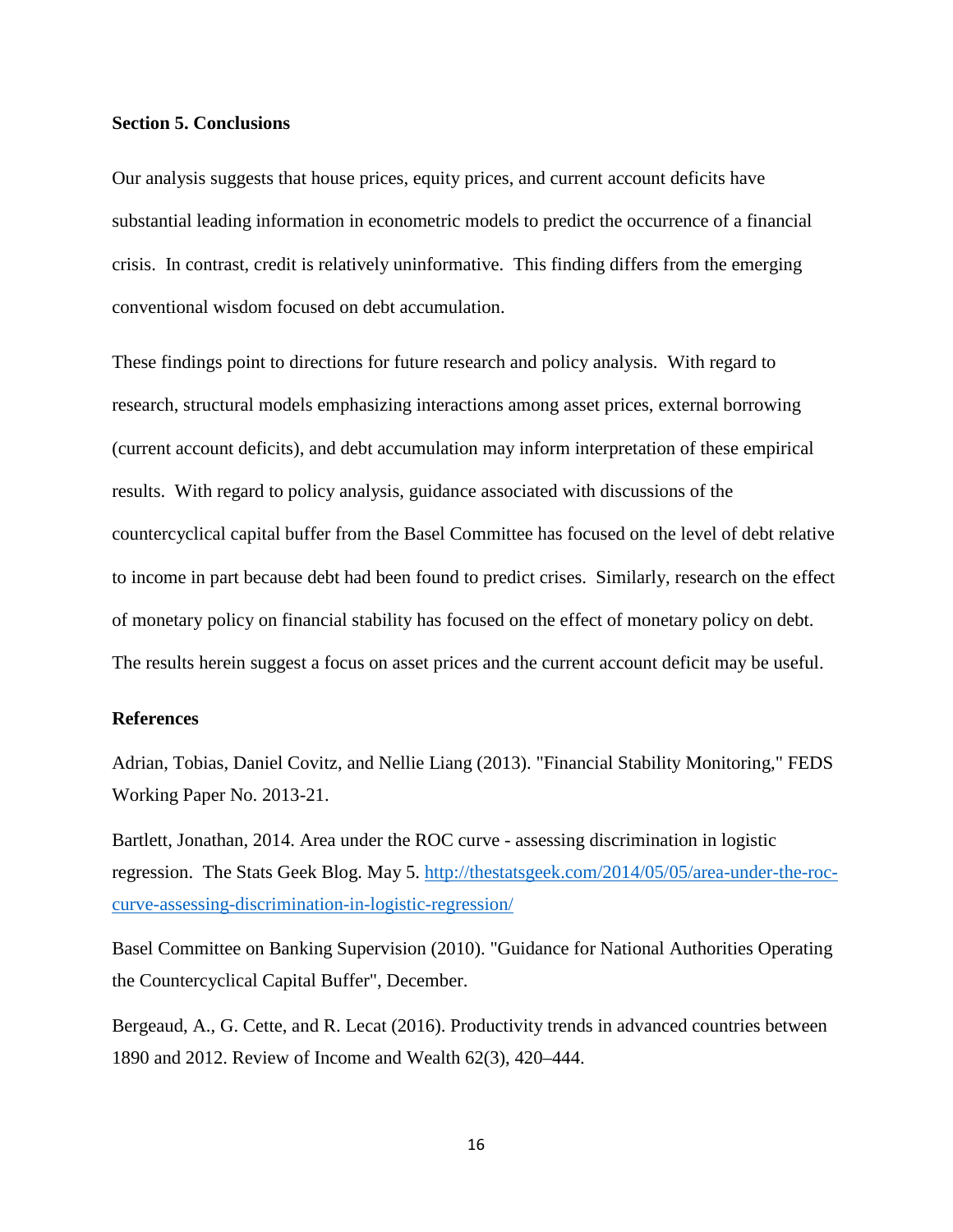Cecchetti, Stephen G., 2008. "Measuring the Macroeconomic Risks Posed by Asset Price Booms," NBER Chapters, in: Asset Prices and Monetary Policy, pages 9-43. National Bureau of Economic Research, Inc. <https://ideas.repec.org/h/nbr/nberch/5368.html>

Carlson, M., Lewis, K. and Nelson, W. (2014), USING POLICY INTERVENTION TO IDENTIFY FINANCIAL STRESS. Int. J. Fin. Econ., 19: 59–72. doi:10.1002/ijfe.1482

Davis, J. Scott & Mack, Adrienne & Phoa, Wesley & Vandenabeele, Anne, 2016. "Credit booms, banking crises, and the current account," Journal of International Money and Finance, Elsevier, vol. 60(C), pages 360-377. [https://ideas.repec.org/a/eee/jimfin/v60y2016icp360-](https://ideas.repec.org/a/eee/jimfin/v60y2016icp360-377.html) [377.html](https://ideas.repec.org/a/eee/jimfin/v60y2016icp360-377.html)

Demirgüç-Kunt, A., E. Detragiache, 1998. The determinants of banking crises in developed and developing countries. IMF Staff Pap, 45 (1) (1998)

Detken, Carsten, Olaf Weeken, Lucia Alessi, Diana Bonfim, Miguel M. Boucinha, Christian Castro, Sebastian Frontczak, Gaston Giordana, Julia Giese, Nadya Jahn. Jan Kakes, Benjamin Klaus, Jan Hannes Lang, Natalia Puzanova, and Peter Welz (2014). "Operationalizing the countercyclical capital buffer: indicator selection, threshold identification and calibration options", ESRB Occasional Paper Series, No. 5, June 2014.

Dokko, Jane, Brian M. Doyle, Michael T. Kiley, Jinill Kim, Shane Sherlund, Jae Sim, Skander Van Den Heuvel, 2011. "Monetary policy and the global housing bubble," Economic Policy, CEPR;CES;MSH, vol. 26(66), pages 233-283, 04.

Edwards, S., 2002. Does the current account matter? In S. Edwards, J.A. Frankel (Eds.), Preventing Currency Crises in Emerging Markets, University of Chicago Press, pp. 21-76.

Frankel, J.A., G. Saravelos. Can leading indicators assess country vulnerability? Evidence from the 2008–09 global financial crisis. J. Int. Econ, 87 (2) (2012), pp. 216-231

Gourio, François, Anil K. Kashyap, Jae Sim (2017) The Tradeoffs in Leaning Against the Wind. NBER Working Paper No. 23658. Issued in August.

Jordà, Òscar, Moritz Schularick, and Alan M. Taylor. (2011) "Financial Crises, Credit Booms and External Imbalances: 140 Years of Lessons." IMF Economic Review, 59, 340–78.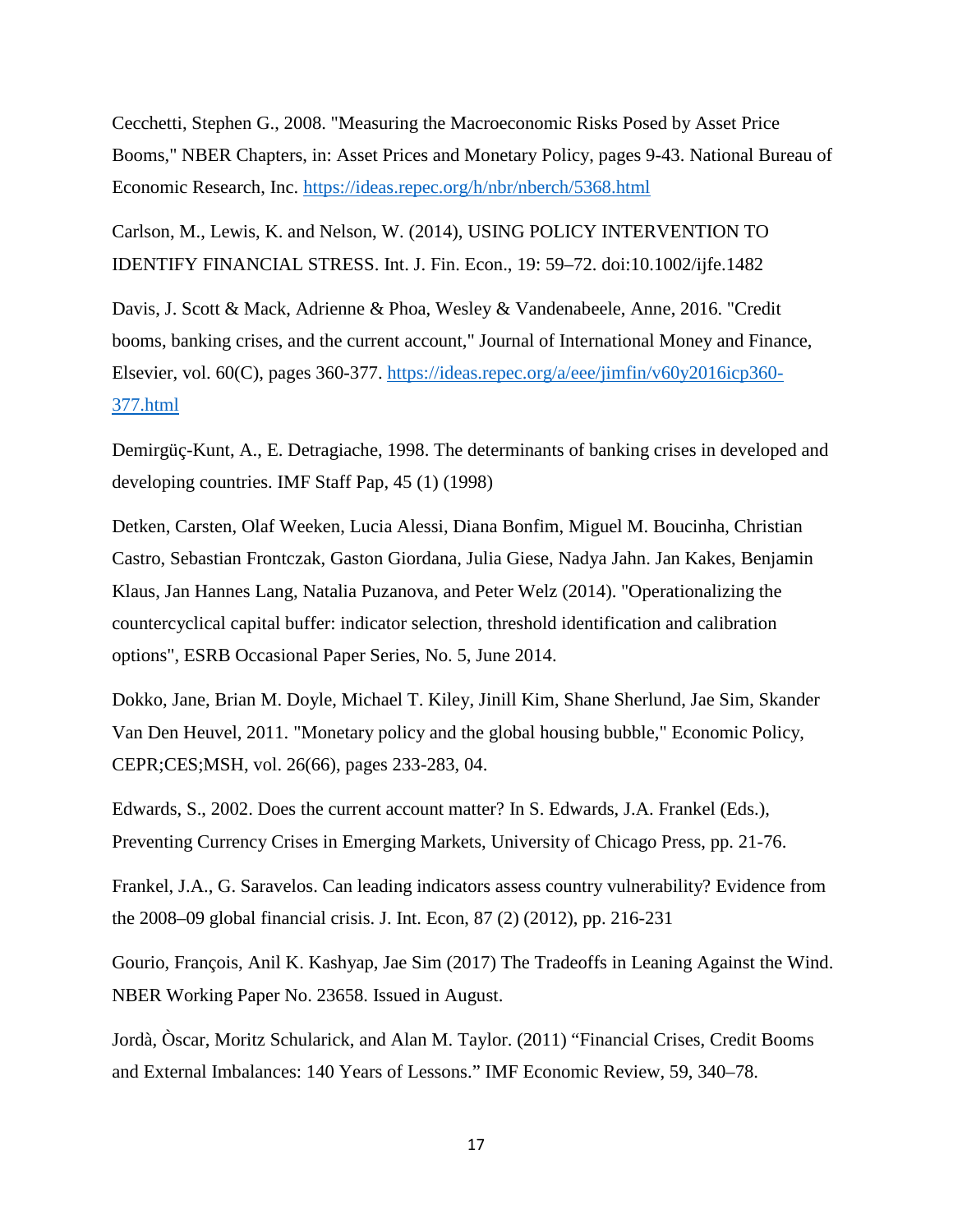Jordà, Òscar, Moritz Schularick, and Alan M. Taylor (2013), When Credit Bites Back. Journal of Money, Credit and Banking, 45: 3–28. doi:10.1111/jmcb.12069

Jordà, Òscar, Moritz Schularick, and Alan M. Taylor (2015) "Leveraged Bubbles," Journal of Monetary Economics 76: S1-S20.

Jordà, Òscar, Moritz Schularick, and Alan M. Taylor (2017) "Macrofinancial History and the New Business Cycle Facts." NBER Macroeconomics Annual 2016, volume 31, edited by Martin Eichenbaum and Jonathan A. Parker. Chicago: University of Chicago Press.

Knoll, Katharina, Moritz Schularick, and Thomas Steger. No Price Like Home: Global House Prices, 1870–2012. American Economic Review. Forthcoming.

Kumhof, M., R. Rancière, and P.Winant (2015). Inequality, leverage, and crises. American Economic Review 105(3), 1217–45.

Laibson, D. and Mollerstrom, J. (2010), Capital Flows, Consumption Booms and Asset Bubbles: A Behavioural Alternative to the Savings Glut Hypothesis\*. The Economic Journal, 120: 354– 374. doi:10.1111/j.1468-0297.2010.02363.x

Lane, P.R., G.M. Milesi-Ferretti, 2011. The cross-country incidence of the global crisis. IMF Econ. Rev, 59 (2011), pp. 77-110

Lee, Seung Jung & Kelly E. Posenau & Viktors Stebunovs, 2017. "The Anatomy of Financial Vulnerabilities and Crises," International Finance Discussion Papers 1191, Board of Governors of the Federal Reserve System (U.S.). <https://ideas.repec.org/p/fip/fedgif/1191.html>

Liadze, Iana & Ray Barrell & Professor E. Philip Davis, 2010. "The impact of global imbalances: Does the current account balance help to predict banking crises in OECD countries?," NIESR Discussion Papers 351, National Institute of Economic and Social Research. <https://ideas.repec.org/p/nsr/niesrd/2586.html>

M. Obstfeld, 2012. Financial flows, financial crises, and global imbalances. J. Int. Money Finance, 31 (3) (2012), pp. 469-480.

Paul, Pascal (2017) Historical Patterns of Inequality and Productivity around Financial Crises. Mimeo, Federal Reserve Bank of San Francisco, August.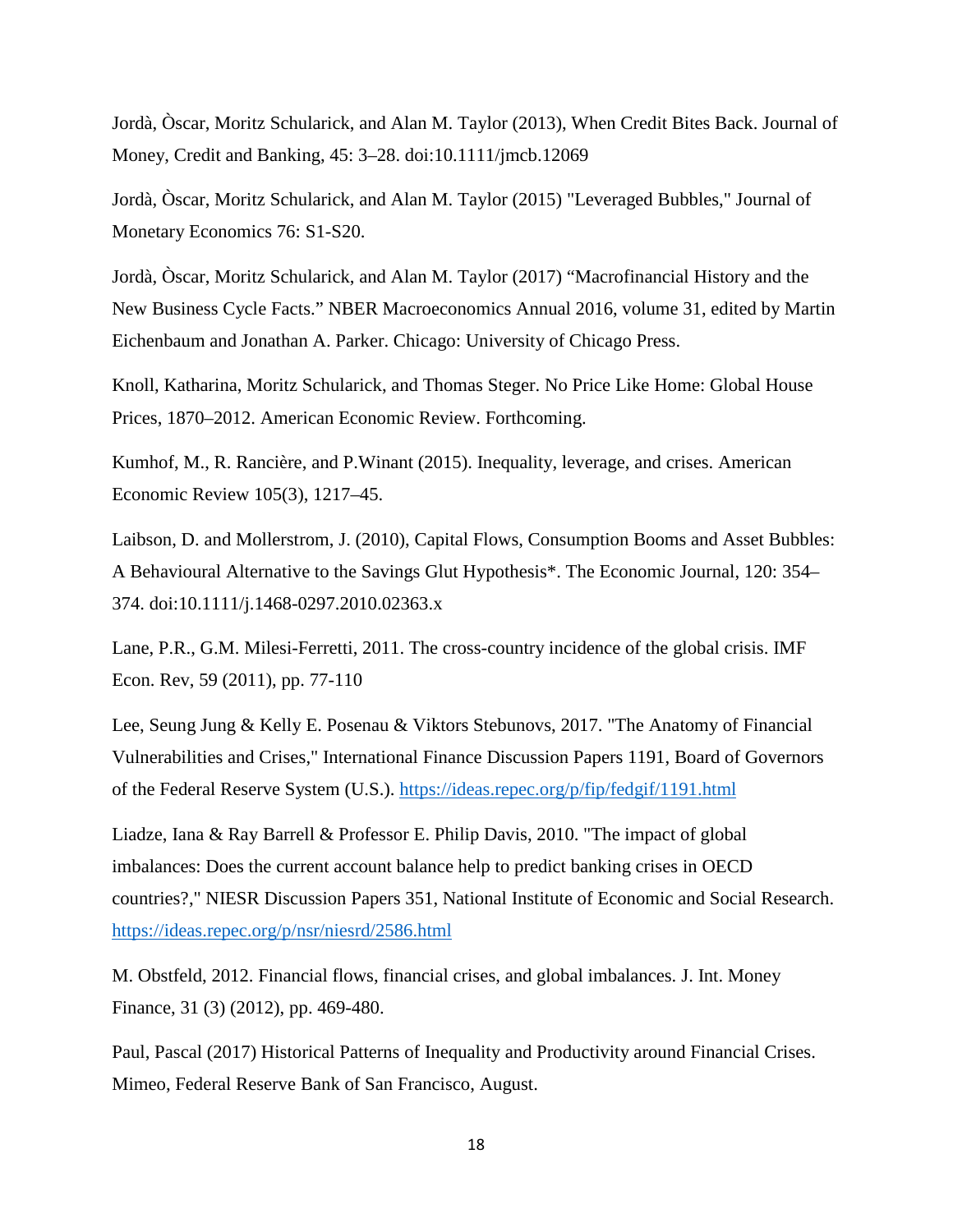Romer, David (2013) Preventing The Next Catastrophe: Where Do We Stand? IMFBlog. [https://blogs.imf.org/2013/05/03/preventing-the-next-catastrophe-where-do-we-stand/#more-](https://blogs.imf.org/2013/05/03/preventing-the-next-catastrophe-where-do-we-stand/#more-6239)[6239](https://blogs.imf.org/2013/05/03/preventing-the-next-catastrophe-where-do-we-stand/#more-6239)

Schularick, Moritz, and Alan M. Taylor. (2012) "Credit Booms Gone Bust: Monetary Policy, Leverage Cycles, and Financial Crises, 1870–2008." American Economic Review, 102, 1029– 61.

Steyerberg, E. W., Vickers, A. J., Cook, N. R., Gerds, T., Gonen, M., Obuchowski, N., … Kattan, M. W. (2010). Assessing the performance of prediction models: a framework for some traditional and novel measures. Epidemiology (Cambridge, Mass.), 21(1), 128–138. <http://doi.org/10.1097/EDE.0b013e3181c30fb2>

Svensson, Lars E.O., Cost-benefit analysis of leaning against the wind, Journal of Monetary Economics, 2017, 90, 193.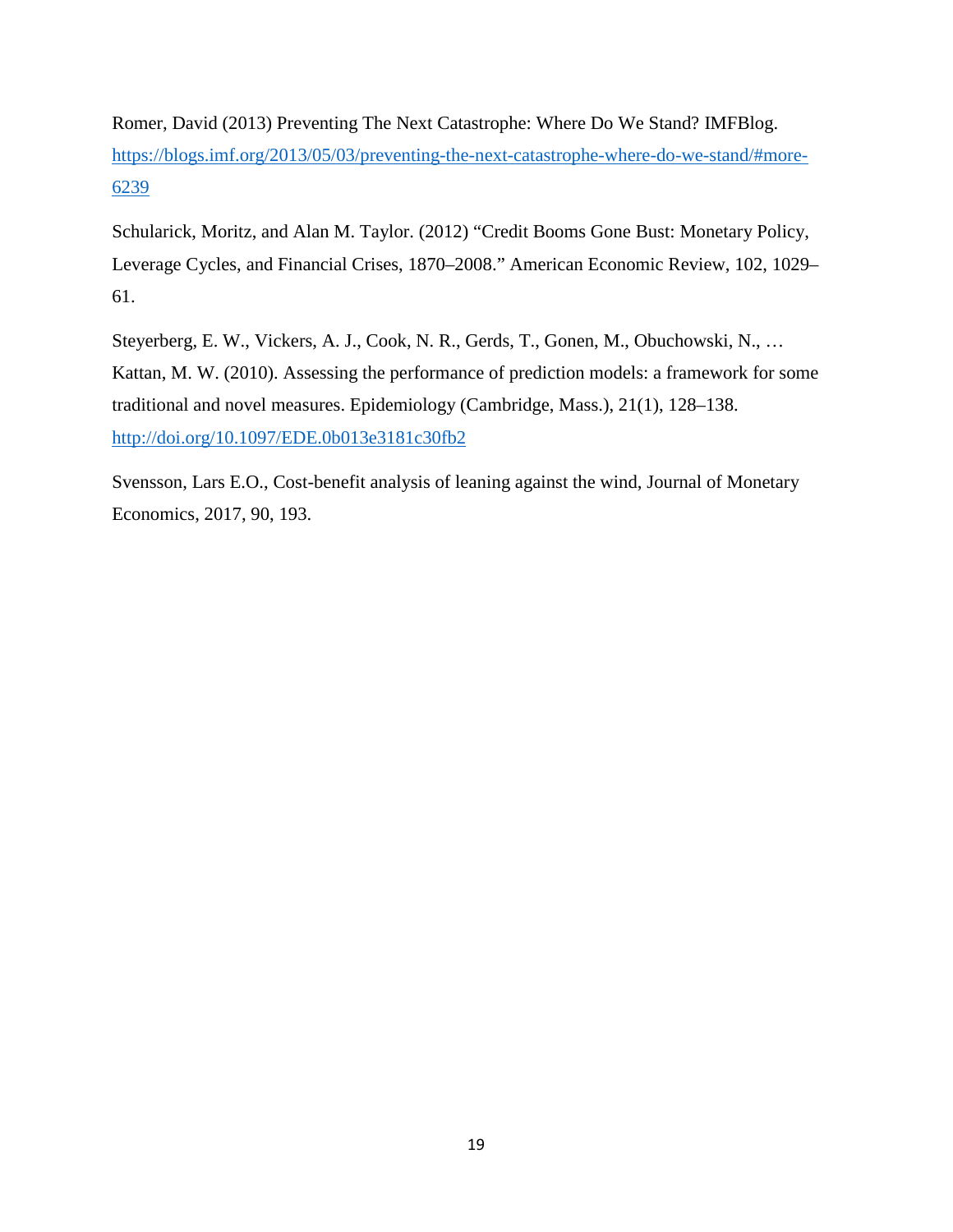| vvitir Urtun                |                        |                      |                        |  |  |  |  |
|-----------------------------|------------------------|----------------------|------------------------|--|--|--|--|
|                             | (1)                    | (2)                  | (3)                    |  |  |  |  |
| <b>VARIABLES</b>            | 1876-2012              | 1947-2012            | 1974-2012              |  |  |  |  |
| $\Delta^4 ln(credit_{t-1})$ | $0.30461***$<br>(3.25) | $0.40181*$<br>(1.68) | $1.01312***$<br>(3.34) |  |  |  |  |
| Observations                | 2,071                  | 1,032                | 624                    |  |  |  |  |
| Pseudo $R^2$                | 0.0317                 | 0.0292               | 0.102                  |  |  |  |  |
| <b>AUROC</b>                | 0.653                  | 0.651                | 0.746                  |  |  |  |  |
|                             |                        |                      |                        |  |  |  |  |

**Table 1: Logistic Regression Predicting Financial Crisis With Credit**

Robust z-statistics in parentheses

\*\*\* p<0.01, \*\* p<0.05, \* p<0.1

Country fixed effects included. (1) includes all 17 countries. (2) & (3) exclude Canada (no crisis observations during periods) . Right-hand-side variables standardized to have mean zero and unit variance.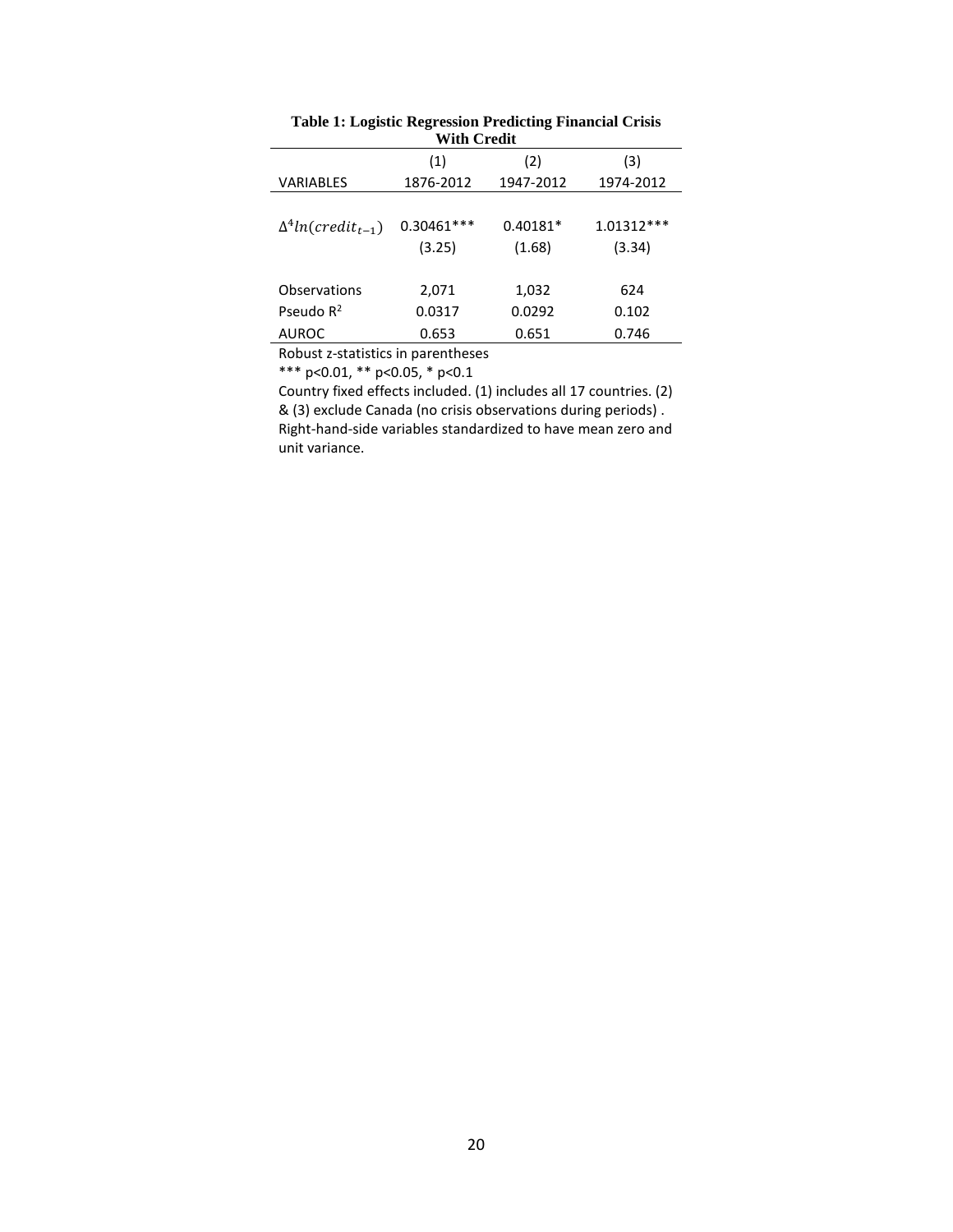| <b>With Credit, Asset Prices, and Current Account Deficits</b> |            |              |              |              |              |              |  |
|----------------------------------------------------------------|------------|--------------|--------------|--------------|--------------|--------------|--|
|                                                                | (1)        | (2)          | (3)          | (4)          | (5)          | (6)          |  |
| <b>VARIABLES</b>                                               | 1947-2012  | 1947-2012    | 1947-2012    | 1947-2012    | 1947-2012    | 1947-2012    |  |
|                                                                |            |              |              |              |              |              |  |
| $\Delta^4 ln(credit_{t-1})$                                    | $0.40181*$ | 0.25786      | $-0.10523$   | $-0.18159$   | 0.30673      | 0.28984      |  |
|                                                                | (1.68)     | (0.68)       | $(-0.32)$    | $(-0.53)$    | (1.51)       | (0.67)       |  |
| $\Delta^4$ ln(house prices <sub>t-1</sub> )                    |            | $0.68409**$  | $0.69453**$  | $0.75278**$  |              | $0.9212***$  |  |
|                                                                |            | (2.15)       | (2.21)       | (2.34)       |              | (2.59)       |  |
| $\Delta^4$ ln(equity prices <sub>t-1</sub> )                   |            | $0.74641***$ | 0.85925 ***  | $0.90212***$ |              | 1.4818***    |  |
|                                                                |            | (2.81)       | (3.14)       | (3.16)       |              | (3.50)       |  |
| $\frac{CA_{t-1}}{GDP_{t-1}}(CA_{t-1}<0)$                       |            |              |              |              |              |              |  |
|                                                                |            |              | $-1.2517***$ | $-0.8583***$ | $-0.7930***$ | $-0.8932***$ |  |
|                                                                |            |              | $(-3.25)$    | $(-4.09)$    | $(-4.37)$    | $(-4.03)$    |  |
| $\frac{CA_{t-1}}{GDP_{t-1}}$                                   |            |              | 0.48692      |              |              |              |  |
|                                                                |            |              | (1.43)       |              |              |              |  |
| $\Delta^4$ ln(house prices <sub>t-1</sub> )                    |            |              |              |              |              |              |  |
| $*\Delta^4 ln(credit_{t-1})$                                   |            |              |              |              |              | $-0.39039$   |  |
|                                                                |            |              |              |              |              | $(-0.50)$    |  |
| $\Delta^4$ ln(equity prices <sub>t-1</sub> )                   |            |              |              |              |              |              |  |
| $*\Delta^4 ln(credit_{t-1})$                                   |            |              |              |              |              | $-1.8598*$   |  |
|                                                                |            |              |              |              |              | $(-1.77)$    |  |
|                                                                |            |              |              |              |              |              |  |
|                                                                |            |              |              |              |              |              |  |
| Observations                                                   | 1,032      | 912          | 908          | 908          | 1,028        | 908          |  |
| Pseudo R2                                                      | 0.0292     | 0.113        | 0.168        | 0.160        | 0.0853       | 0.169        |  |
| <b>AUROC</b>                                                   | 0.651      | 0.788        | 0.819        | 0.816        | 0.722        | 0.821        |  |

|  |  | Table 2: Logistic Regression Predicting Financial Crisis                                                                                                                                                                                                                                                                 |
|--|--|--------------------------------------------------------------------------------------------------------------------------------------------------------------------------------------------------------------------------------------------------------------------------------------------------------------------------|
|  |  | $\mathbf{W}^{n+1}$ . $\mathbf{C}_{n+1}$ , $\mathbf{C}_{n+1}$ , $\mathbf{C}_{n+1}$ , $\mathbf{D}_{n+1}$ , $\mathbf{C}_{n+1}$ , $\mathbf{D}_{n+1}$ , $\mathbf{C}_{n+1}$ , $\mathbf{D}_{n+1}$ , $\mathbf{C}_{n+1}$ , $\mathbf{D}_{n+1}$ , $\mathbf{C}_{n+1}$ , $\mathbf{D}_{n+1}$ , $\mathbf{D}_{n+1}$ , $\mathbf{D}_{n+1}$ |

Robust z-statistics in parentheses

\*\*\* p<0.01, \*\* p<0.05, \* p<0.1

Country fixed effects included. All columns exclude Canada (no crisis observations during period for which explanatory variables are available). Right-hand-side variables standardized to have mean zero and unit variance.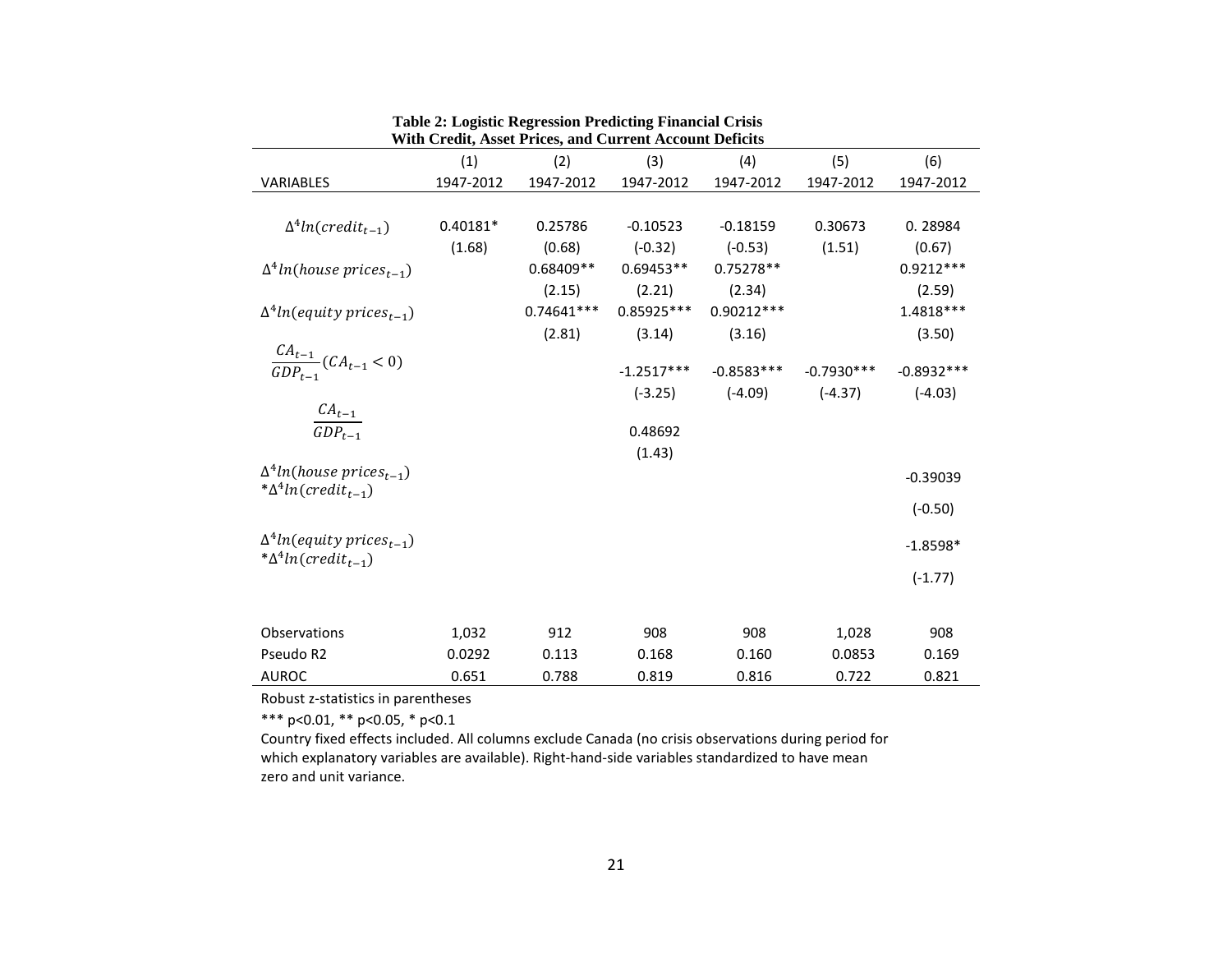|                                                   |               |               |               | Over Alternative Sample Periods and With Inequality and Productivity |               |             |               |
|---------------------------------------------------|---------------|---------------|---------------|----------------------------------------------------------------------|---------------|-------------|---------------|
|                                                   | (1)           | (2)           | (3)           | (4)                                                                  | (5)           | (6)         | (7)           |
| <b>VARIABLES</b>                                  | 1875-2012     | 1947-2012     | 1974-2012     | 1947-2012                                                            | 1947-2012     | 1947-2012   | 1947-2012     |
|                                                   |               |               |               |                                                                      |               |             |               |
| $\Delta^4 ln(credit_{t-1})$                       | 0.26009       | $-0.18159$    | 0.13427       | 1.24363***                                                           | 0.26447       | 1.44737***  | 0.61951       |
|                                                   | (1.25)        | $(-0.53)$     | (0.41)        | (3.02)                                                               | (0.63)        | (3.19)      | (1.24)        |
| $\Delta^4$ ln(house prices <sub>t-1</sub> )       | 0.12988       | $0.75278**$   | 0.80843 ***   |                                                                      | $0.68564**$   |             | 0.50188*      |
|                                                   | (0.60)        | (2.34)        | (2.99)        |                                                                      | (2.08)        |             | (1.69)        |
| $\Delta^4$ ln(equity prices <sub>t-1</sub> )      | 0.19746       | $0.90212***$  | 0.77807***    |                                                                      | 0.93910 ***   |             | 0.90225 ***   |
|                                                   | (0.96)        | (3.16)        | (2.62)        |                                                                      | (3.21)        |             | (3.37)        |
| $\frac{CA_{t-1}}{GDP_{t-1}}(CA_{t-1}<0)$          |               |               |               |                                                                      |               |             |               |
|                                                   | $-0.39287***$ | $-0.85825***$ | $-0.83997***$ |                                                                      | $-1.16953***$ |             | $-1.14889***$ |
|                                                   | $(-3.25)$     | $(-4.09)$     | $(-2.98)$     |                                                                      | $(-3.01)$     |             | $(-2.61)$     |
| $\Delta^4$ (1% income share <sub>t-1</sub> )      |               |               |               | $0.77124**$                                                          | $0.62440**$   | $0.58820**$ | 0.46666*      |
|                                                   |               |               |               | (2.36)                                                               | (2.42)        | (2.00)      | (1.86)        |
| $\Delta^4$ ln(labor productivity <sub>t-1</sub> ) |               |               |               | $-1.44101***$                                                        | $-1.88331**$  | $-0.46021$  | $-0.94881$    |
|                                                   |               |               |               | $(-2.84)$                                                            | $(-2.34)$     | $(-0.56)$   | $(-0.95)$     |
| Time trend                                        | <b>No</b>     | <b>No</b>     | No            | No                                                                   | <b>No</b>     | Yes         | <b>Yes</b>    |
| Observations                                      |               | 908           | 602           | 599                                                                  | 596           | 599         | 596           |
|                                                   | 1,401         |               |               |                                                                      |               |             |               |
| Pseudo R2                                         | 0.0391        | 0.160         | 0.179         | 0.187                                                                | 0.279         | 0.219       | 0.295         |
| <b>AUROC</b>                                      | 0.671         | 0.816         | 0.816         | 0.845                                                                | 0.879         | 0.857       | 0.882         |

|  |  |  |  | <b>Table 3: Logistic Regression Predicting Financial Crisis</b> |  |  |
|--|--|--|--|-----------------------------------------------------------------|--|--|
|  |  |  |  |                                                                 |  |  |

Robust z-statistics in parentheses

\*\*\* p<0.01, \*\* p<0.05, \* p<0.1

Country fixed effects included. Columns (2) through (7) exclude Canada, and columns (4)-(7) also exclude Belgium, Finland and Portugal (no crisis observations during period for which explanatory variables are available). Right-hand-side variables standardized to have mean zero and unit variance.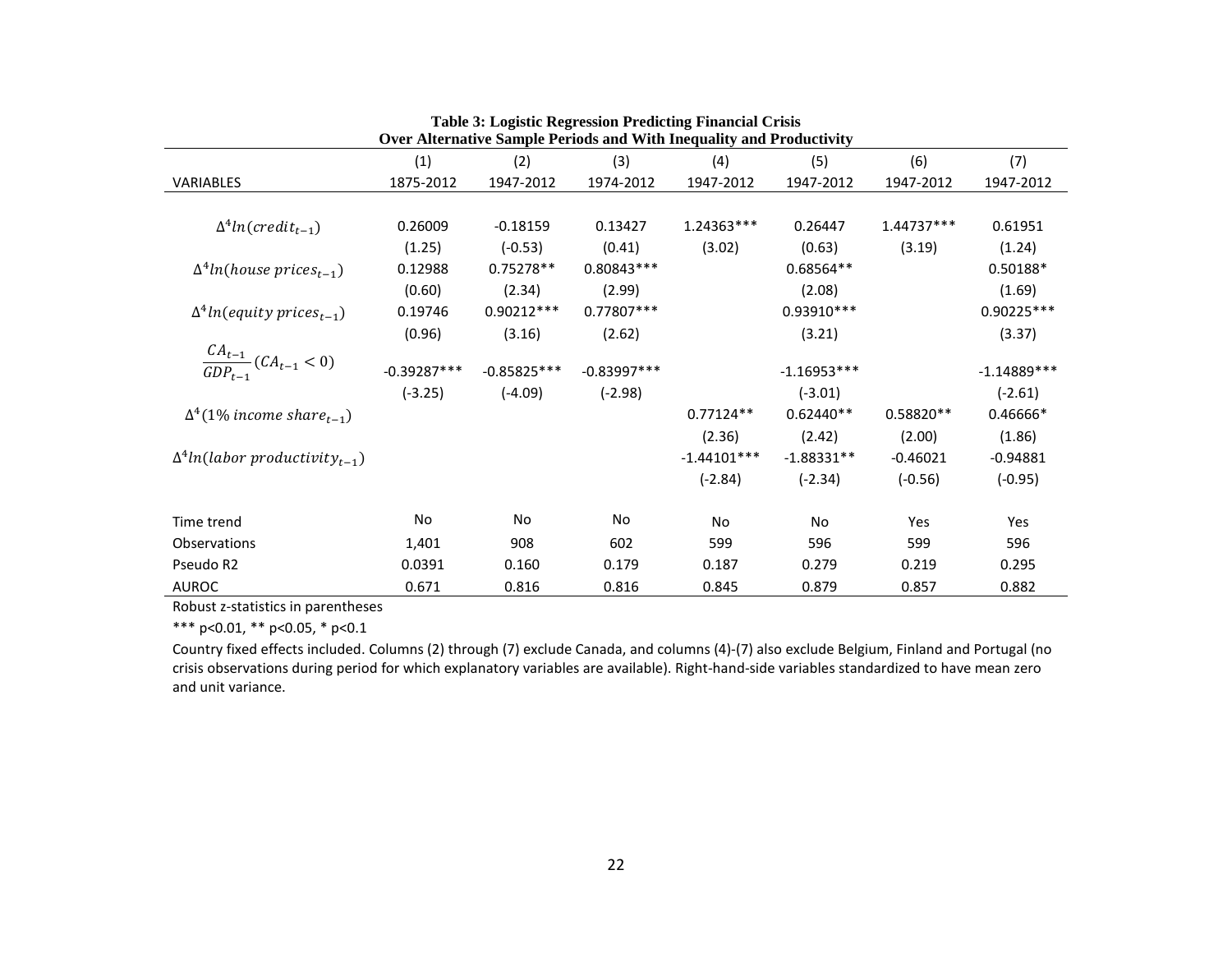**Figure 1: Probability of a Crisis Implied by Equation (1) and (2)**

## **Selected Countries**



## **Estimation Sample: 1947-2013**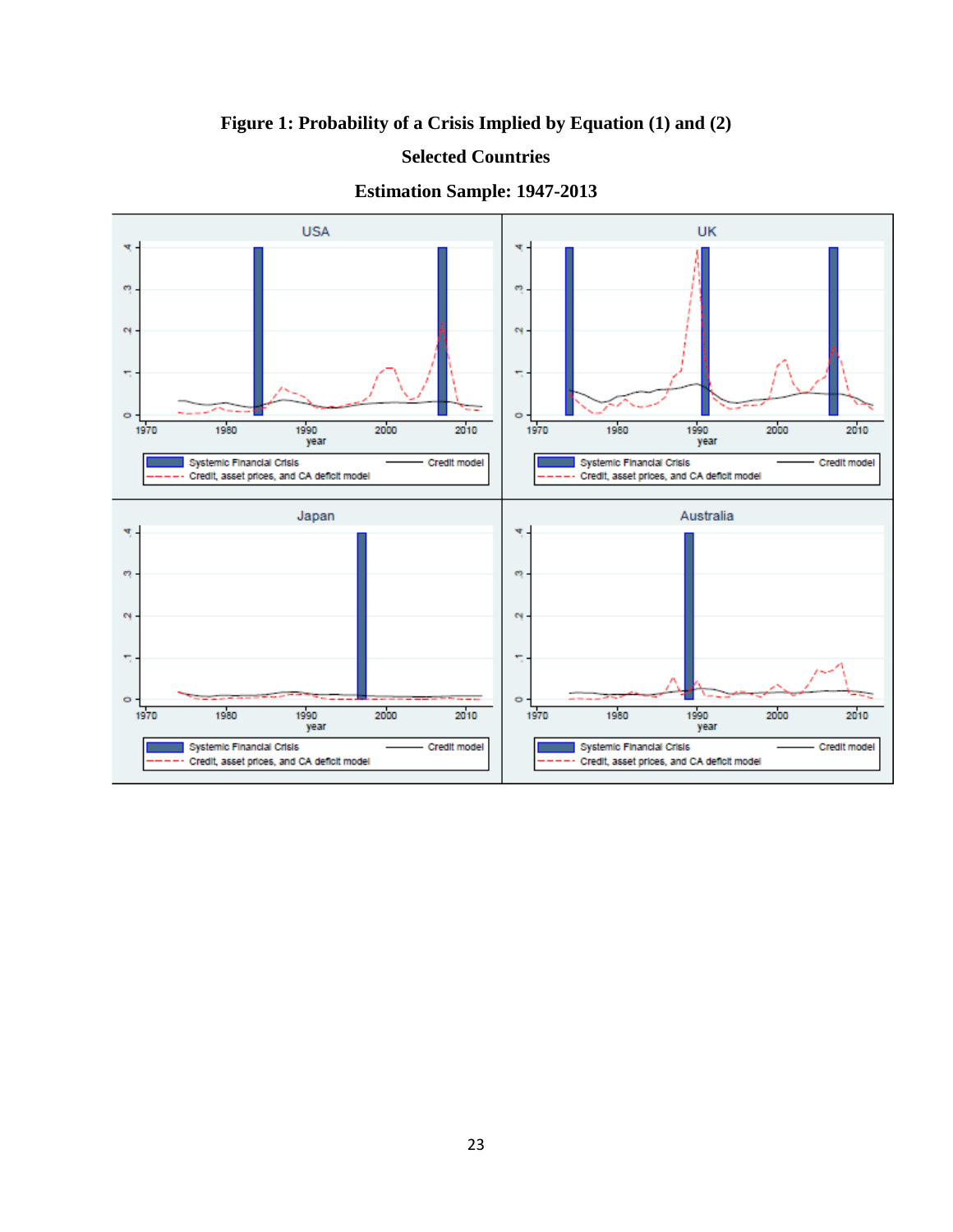**Figure 2: Probability of a Crisis Implied by Equation (1) and (2)**

# **Selected Continental European Countries**

**Estimation Sample: 1947-2013**

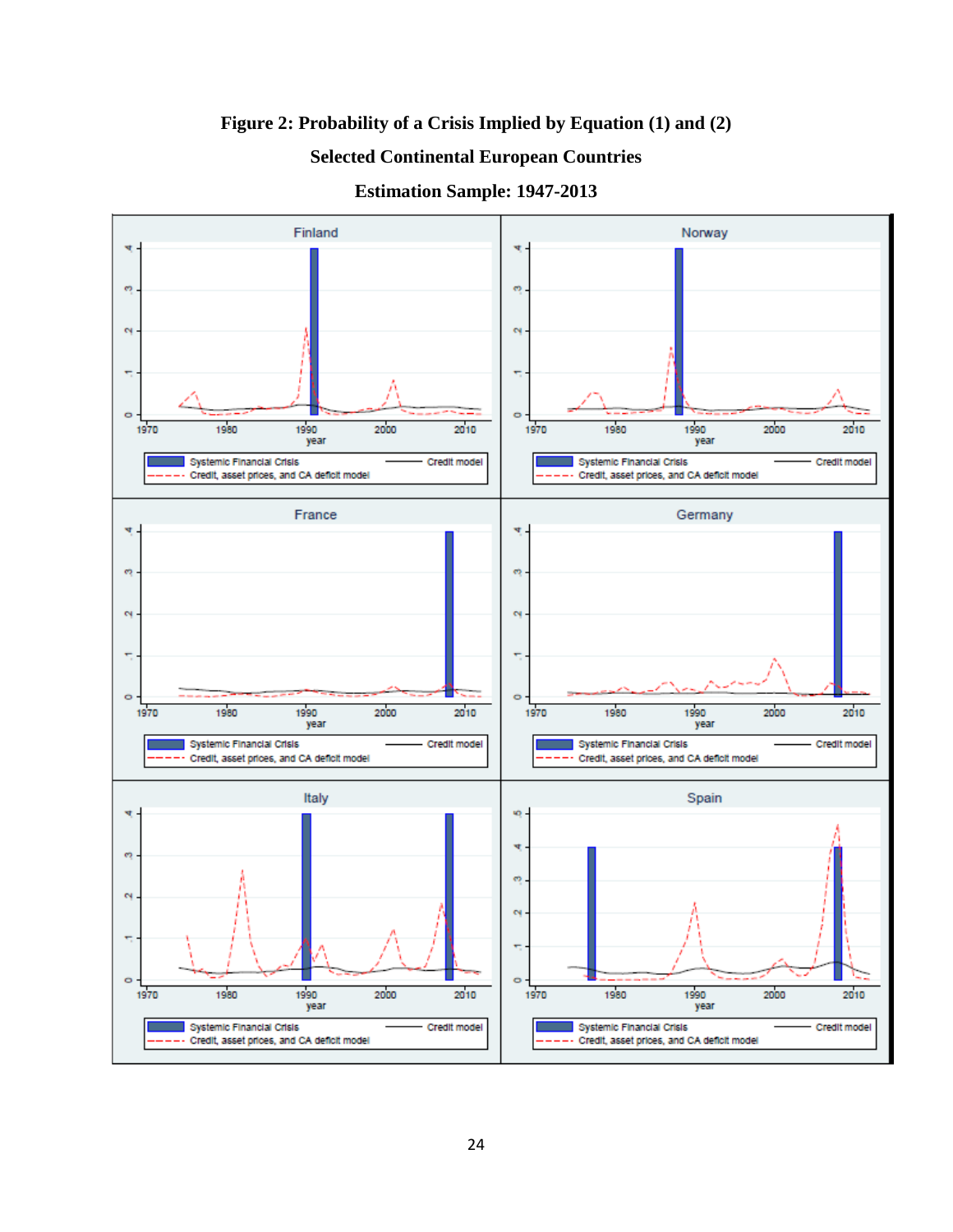### **Online Appendix Materials**

The appendix includes table A1, which includes the level of credit relative to GDP instead of credit growth (along with time trends). As shown in column 2, credit/GDP is not significant as a predictor when a time trend is included, and the coefficients on asset prices and the current account deficit are very similar to those reported in the main text for equations involving credit growth.

|                                              | (1)          | (2)          |
|----------------------------------------------|--------------|--------------|
| <b>VARIABLES</b>                             | 1947-2012    | 1947-2012    |
|                                              |              |              |
| $ln(credit_{t-1}/GDP_{t-1})$                 | 1.62824**    | 0.51130      |
|                                              | (2.13)       | (0.42)       |
| $\Delta^4$ ln(house prices <sub>t-1</sub> )  | $0.77755**$  | $0.81340***$ |
|                                              | (2.53)       | (2.73)       |
| $\Delta^4$ ln(equity prices <sub>t-1</sub> ) | $0.80052***$ | $0.77138***$ |
|                                              | (3.08)       | (3.02)       |
| $\frac{CA_{t-1}}{GDP_{t-1}}(CA_{t-1} < 0)$   |              |              |
|                                              | $-0.64105**$ | $-0.81876**$ |
|                                              | $(-2.34)$    | $(-2.33)$    |
|                                              |              |              |
| Time trend                                   | No           | Yes          |
| <b>Observations</b>                          | 914          | 914          |
| Pseudo R2                                    | 0.226        | 0.237        |
| <b>AUROC</b>                                 | 0.842        | 0.853        |

#### **Appendix Table A1: Logistic Regression Predicting Financial Crisis With Credit/GDP Replacing Credit Growth**

Robust z-statistics in parentheses

\*\*\* p<0.01, \*\* p<0.05, \* p<0.1

Country fixed effects included. All columns exclude Belgium, Canada, Finland and Portugal (no crisis observations during period for which explanatory variables are available). Righthand-side variables standardized to have mean zero and unit variance.

The online appendix also includes figure A1, which reports the predicted probabilities from the equations reported in columns (1) (solid black line) and (4) (red-dashed line) for each country in the estimation sample for the period since 1973. The full set of results echo the conclusions reported in the main text – namely, that the equation incorporating current account deficits and asset prices is much more sensitive to the buildup of vulnerabilities and hence shows more time variation in predicted probabilities and a better fit to actual crisis realizations.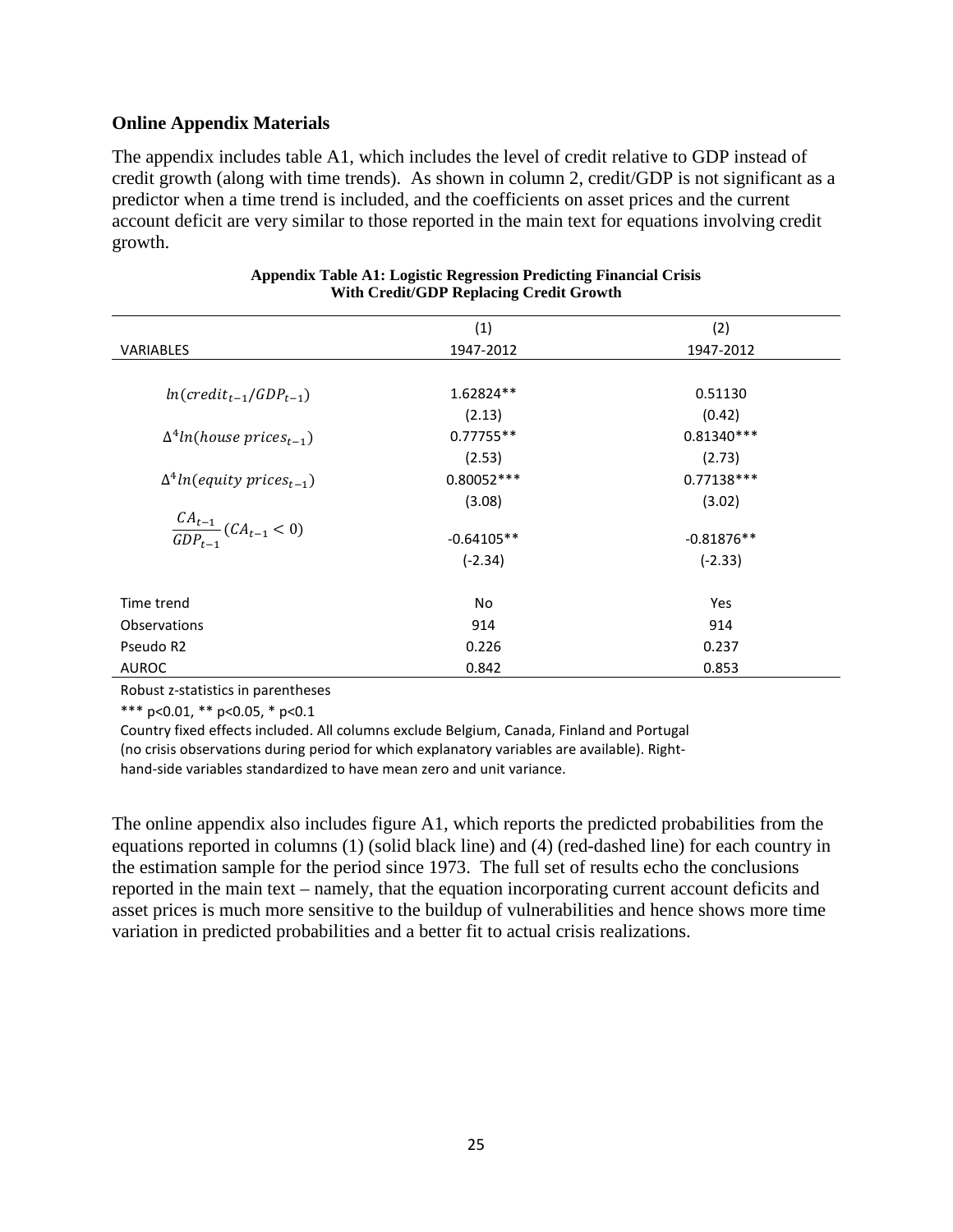

**Figure A1: Probability of a Crisis Implied by Logistic Regressions (1) & (4)**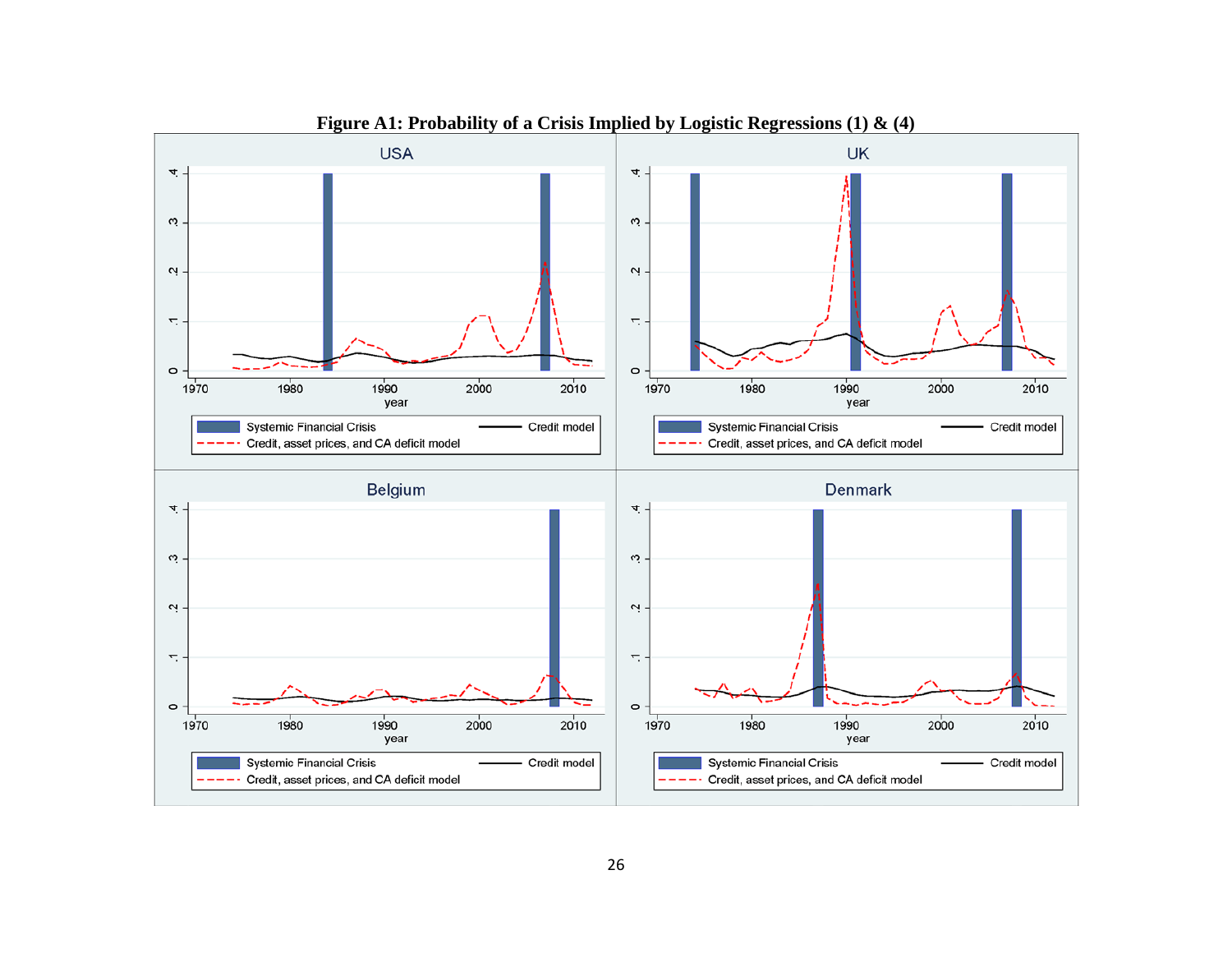

**Figure A1 (continued): Probability of a Crisis Implied by Logistic Regressions (1) & (4)**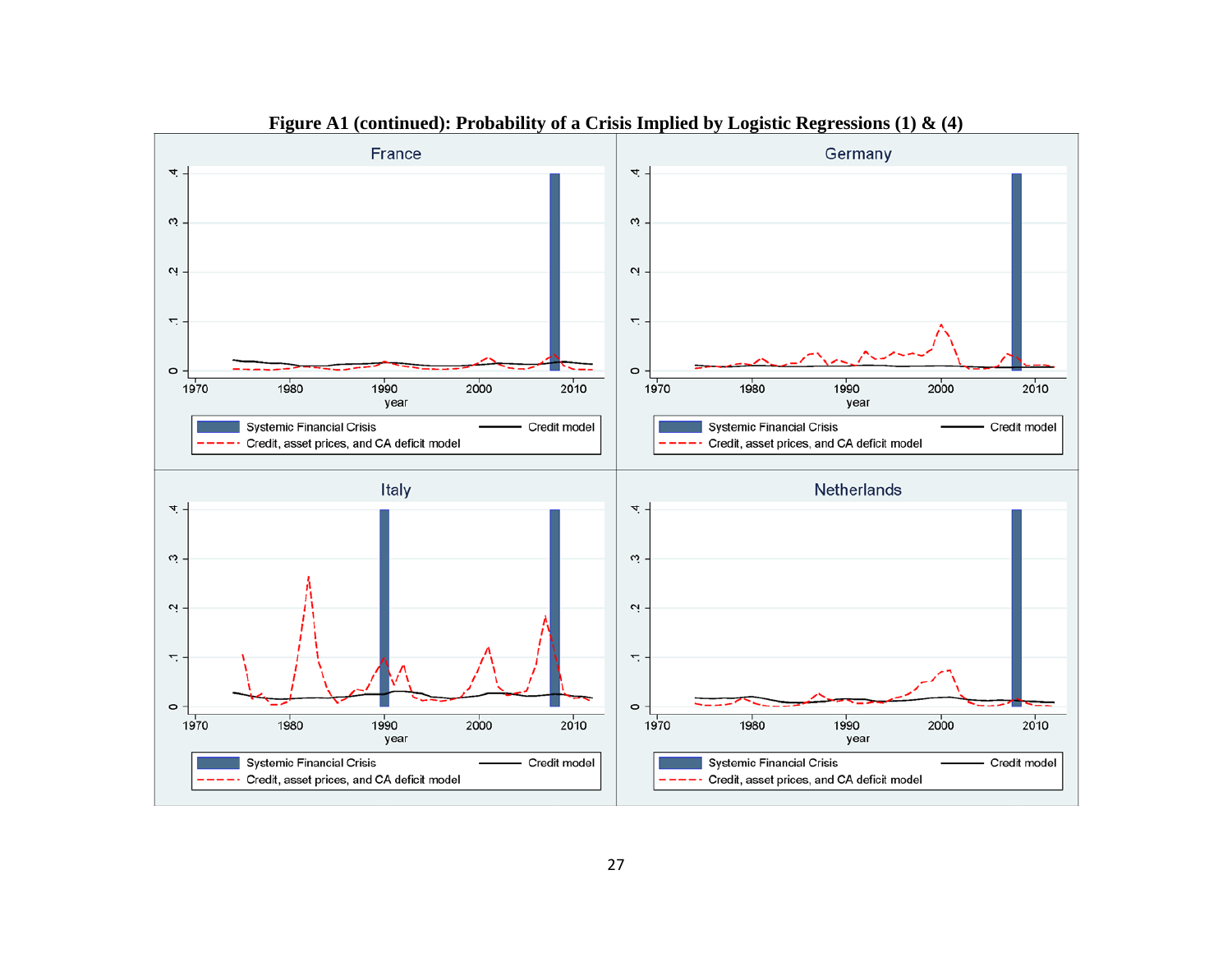

**Figure A1 (continued): Probability of a Crisis Implied by Logistic Regressions (1) & (4)**